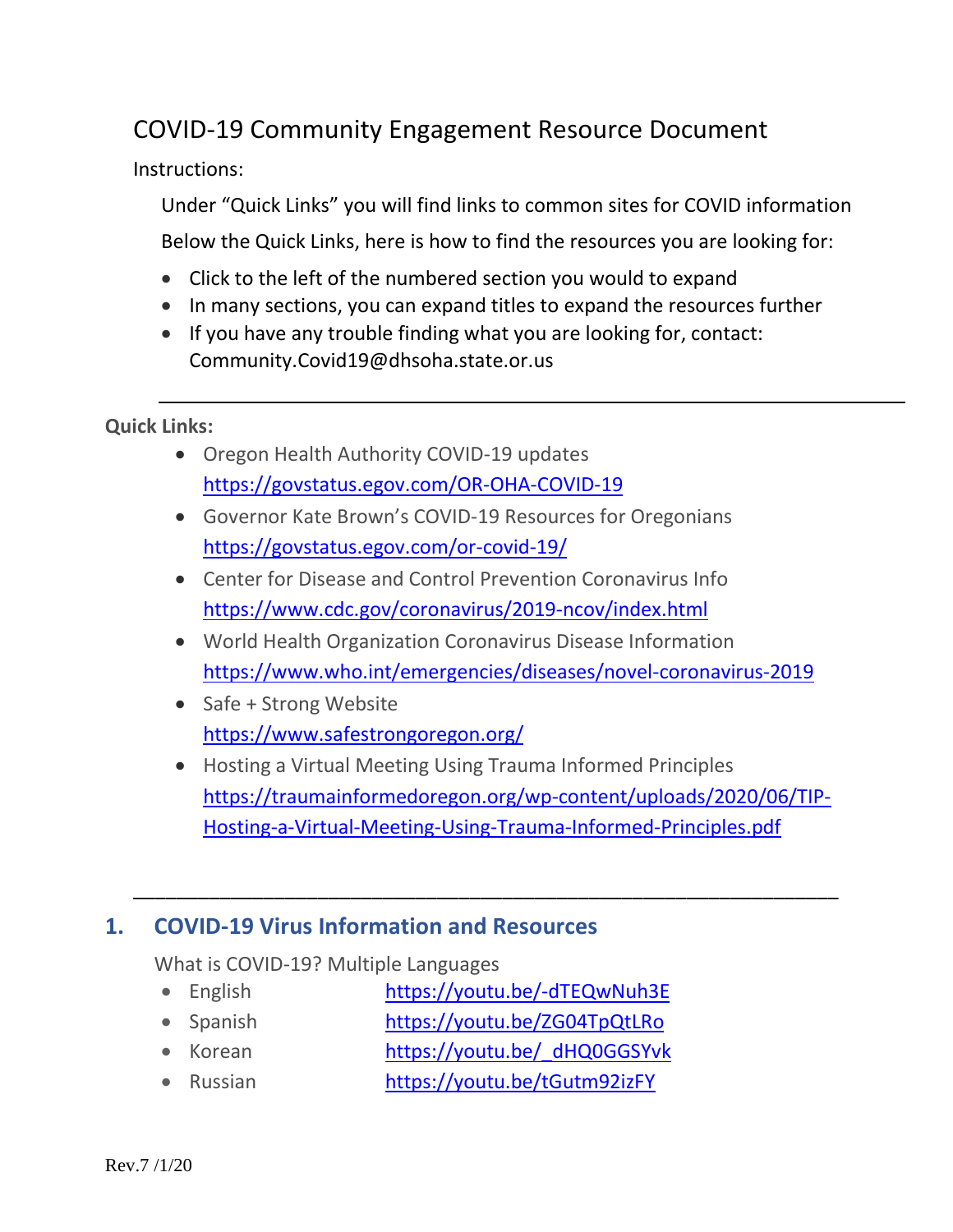| Thai               | https://youtu.be/kIH--s8xkBQ |
|--------------------|------------------------------|
| Arabic             | https://youtu.be/WRC3S73gMbY |
| Vietnamese         | https://youtu.be/1Z6b5EyvoiU |
| Chuukese           | https://youtu.be/DVhKosrWzgs |
| Amharic            | https://youtu.be/hK bwm3M1no |
| <b>Burmese</b>     | https://youtu.be/TfHqvNtQB1E |
| Cantonese          | https://youtu.be/li0CiwAPumc |
| Farsi              | https://youtu.be/NnywoljloMs |
| French West Africa | https://youtu.be/bpj4Nxx EVY |
| Japanese           | https://youtu.be/KkcZV25xUsk |
| Marshallese        | https://youtu.be/vgK S2RCyDY |
| <b>Nepali</b>      | https://youtu.be/4w9alsjWFTU |
| Rohingya           | https://youtu.be/g82izzwFgps |
| Somali             | https://youtu.be/w4dUFpw1muo |
|                    |                              |

• Tingingya <https://youtu.be/b2NEjxANBSU>

COVID-19 General Information, Multiple Sources

- World Health Organization Coronavirus Disease Information <https://www.who.int/emergencies/diseases/novel-coronavirus-2019>
- Center for Disease and Control Prevention Coronavirus Symptoms and Info: <https://www.cdc.gov/coronavirus/2019-ncov/index.html>
- Oregon Health Authority COVID-19 Updates <https://govstatus.egov.com/OR-OHA-COVID-19>
- COVID-19 Cases by Zip Code [https://www.oregon.gov/oha/PH/DISEASESCONDITIONS/DISEASESAZ/Emerging](https://www.oregon.gov/oha/PH/DISEASESCONDITIONS/DISEASESAZ/Emerging%20Respitory%20Infections/COVID-19-Weekly-Report-2020-05-05-FINAL.pdf) [%20Respitory%20Infections/COVID-19-Weekly-Report-2020-05-05-FINAL.pdf](https://www.oregon.gov/oha/PH/DISEASESCONDITIONS/DISEASESAZ/Emerging%20Respitory%20Infections/COVID-19-Weekly-Report-2020-05-05-FINAL.pdf)
- Safe + Strong Website <https://www.safestrongoregon.org/>
- COVID-19 Frequently Ask Questions: [https://www.oregon.gov/oha/PH/DISEASESCONDITIONS/DISEASESAZ/Pages/CO](https://www.oregon.gov/oha/PH/DISEASESCONDITIONS/DISEASESAZ/Pages/COVID19-FAQ.aspx?wp1284=f:%7bc:77198,o:%7bt:2,o:%5b%22Public+Charge+rule%22%5d%7d%7d) [VID19-](https://www.oregon.gov/oha/PH/DISEASESCONDITIONS/DISEASESAZ/Pages/COVID19-FAQ.aspx?wp1284=f:%7bc:77198,o:%7bt:2,o:%5b%22Public+Charge+rule%22%5d%7d%7d) [FAQ.aspx?wp1284=f:%7bc:77198,o:%7bt:2,o:%5b%22Public+Charge+rule%22%](https://www.oregon.gov/oha/PH/DISEASESCONDITIONS/DISEASESAZ/Pages/COVID19-FAQ.aspx?wp1284=f:%7bc:77198,o:%7bt:2,o:%5b%22Public+Charge+rule%22%5d%7d%7d) [5d%7d%7d](https://www.oregon.gov/oha/PH/DISEASESCONDITIONS/DISEASESAZ/Pages/COVID19-FAQ.aspx?wp1284=f:%7bc:77198,o:%7bt:2,o:%5b%22Public+Charge+rule%22%5d%7d%7d)
- Videos in Additional Languages: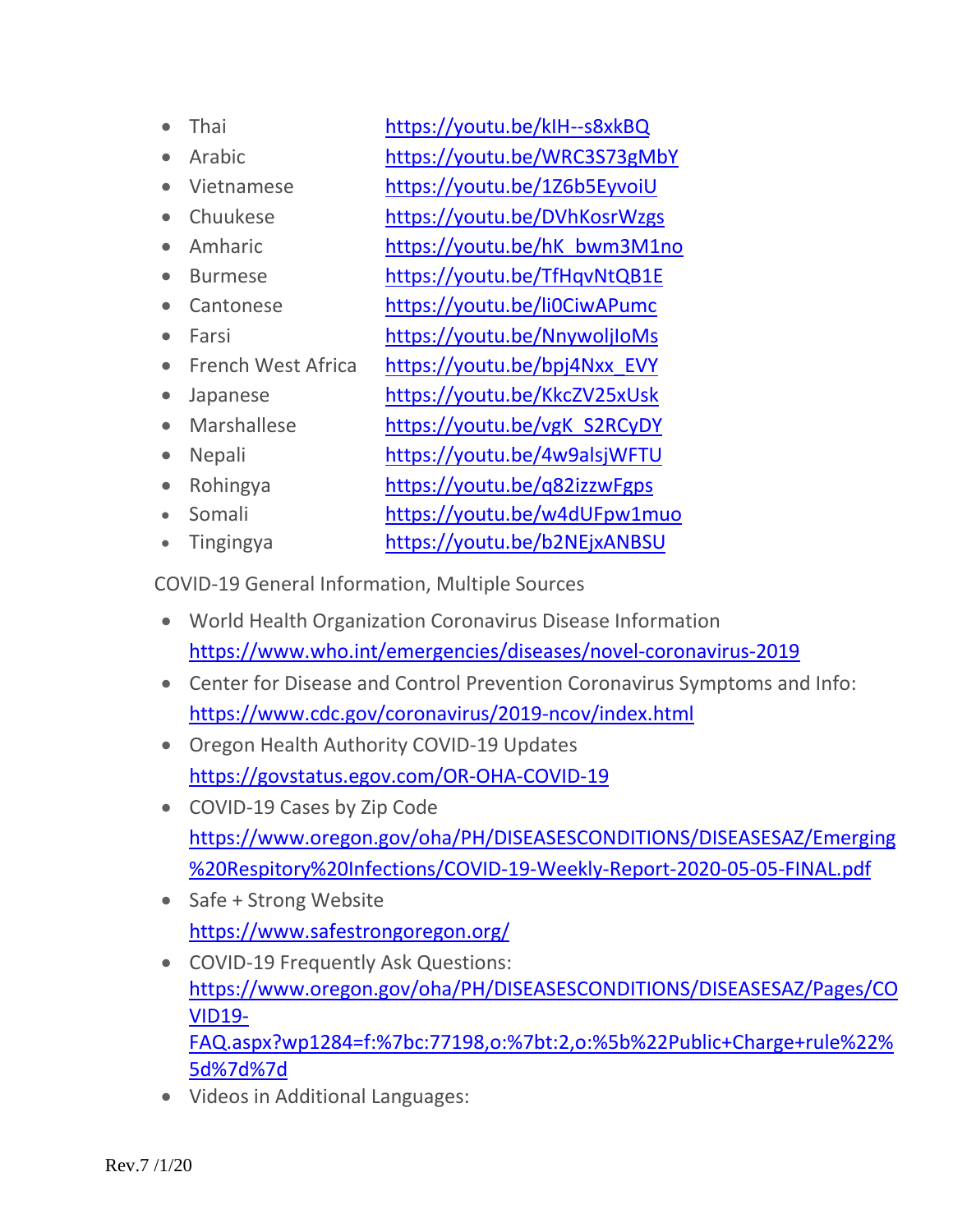<https://drive.google.com/drive/folders/1SRjzfAbpnq9cgFmji2L57q2CTwccxwJN>

#### **2. COVID-19 Virus Prevention and Protection**

COVID-19 Prevention Tips: OHA 2311

- English <https://sharedsystems.dhsoha.state.or.us/DHSForms/Served/le2311.pdf>
- Russian <https://sharedsystems.dhsoha.state.or.us/DHSForms/Served/lr2311.pdf>
- Chuukese <https://sharedsystems.dhsoha.state.or.us/DHSForms/Served/l272311.pdf>
- Marshallese <https://sharedsystems.dhsoha.state.or.us/DHSForms/Served/l332311.pdf>
- Arabic <https://sharedsystems.dhsoha.state.or.us/DHSForms/Served/la2311.pdf>
- Hmong <https://sharedsystems.dhsoha.state.or.us/DHSForms/Served/lh2311.pdf>
- Somali <https://sharedsystems.dhsoha.state.or.us/DHSForms/Served/li2311.pdf>
- Korean <https://sharedsystems.dhsoha.state.or.us/DHSForms/Served/lk2311.pdf>
- Simplified Chinese <https://sharedsystems.dhsoha.state.or.us/DHSForms/Served/ln2311.pdf>
- Spanish <https://sharedsystems.dhsoha.state.or.us/DHSForms/Served/ls2311.pdf>
- Vietnamese <https://sharedsystems.dhsoha.state.or.us/DHSForms/Served/lv2311.pdf>
- Traditional Chinese <https://sharedsystems.dhsoha.state.or.us/DHSForms/Served/l42311.pdf>

Stop the Spread of COVID-19 Video: (Multiple Languages Available) <https://www.portland.gov/pbem/help-stop-spread-covid-19-video>

Stay Home, Save Lives: OHA 2311A (Multiple Languages Available)

- English <https://sharedsystems.dhsoha.state.or.us/DHSForms/Served/le2311a.pdf>
- Russian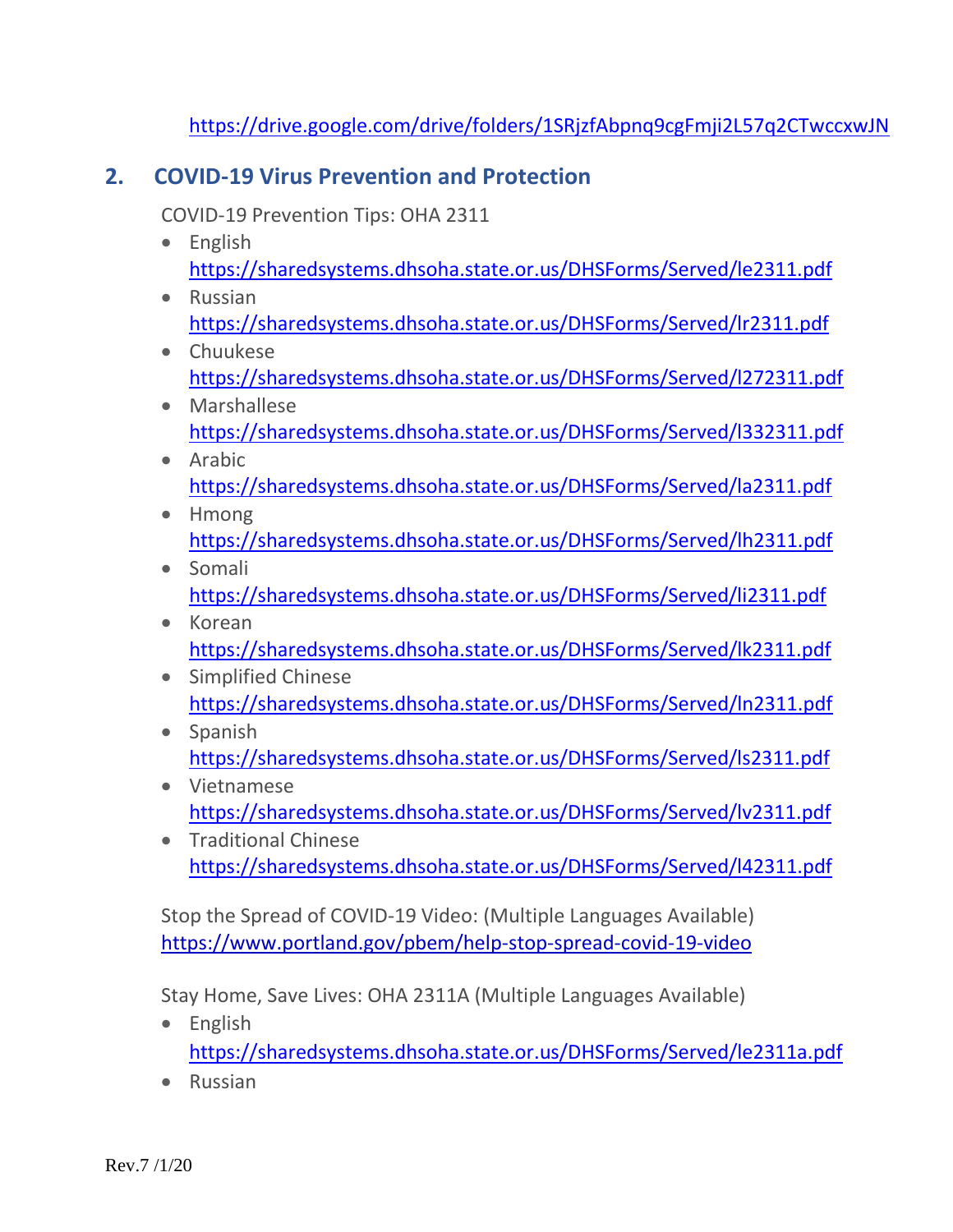<https://sharedsystems.dhsoha.state.or.us/DHSForms/Served/lr2311a.pdf>

- Traditional Chinese <https://sharedsystems.dhsoha.state.or.us/DHSForms/Served/l42311a.pdf>
- Chuukese <https://sharedsystems.dhsoha.state.or.us/DHSForms/Served/l272311a.pdf>
- Marshallese <https://sharedsystems.dhsoha.state.or.us/DHSForms/Served/l332311a.pdf>
- Arabic <https://sharedsystems.dhsoha.state.or.us/DHSForms/Served/la2311a.pdf>
- Hmong <https://sharedsystems.dhsoha.state.or.us/DHSForms/Served/lh2311a.pdf>
- Somali <https://sharedsystems.dhsoha.state.or.us/DHSForms/Served/li2311a.pdf>
- Korean <https://sharedsystems.dhsoha.state.or.us/DHSForms/Served/lk2311a.pdf>
- Simplified Chinese <https://sharedsystems.dhsoha.state.or.us/DHSForms/Served/ln2311a.pdf>
- Spanish <https://sharedsystems.dhsoha.state.or.us/DHSForms/Served/ls2311a.pdf>
- Vietnamese <https://sharedsystems.dhsoha.state.or.us/DHSForms/Served/lv2311a.pdf>

COVID-19 Grocery Shopping: OHA 2311B

- English <https://sharedsystems.dhsoha.state.or.us/DHSForms/Served/le2311b.pdf>
- Russian <https://sharedsystems.dhsoha.state.or.us/DHSForms/Served/lr2311b.pdf>
- Chuukese <https://sharedsystems.dhsoha.state.or.us/DHSForms/Served/l272311b.pdf>
- Marshallese <https://sharedsystems.dhsoha.state.or.us/DHSForms/Served/l332311b.pdf>
- Arabic <https://sharedsystems.dhsoha.state.or.us/DHSForms/Served/la2311b.pdf>
- Hmong <https://sharedsystems.dhsoha.state.or.us/DHSForms/Served/lh2311b.pdf>
- Somali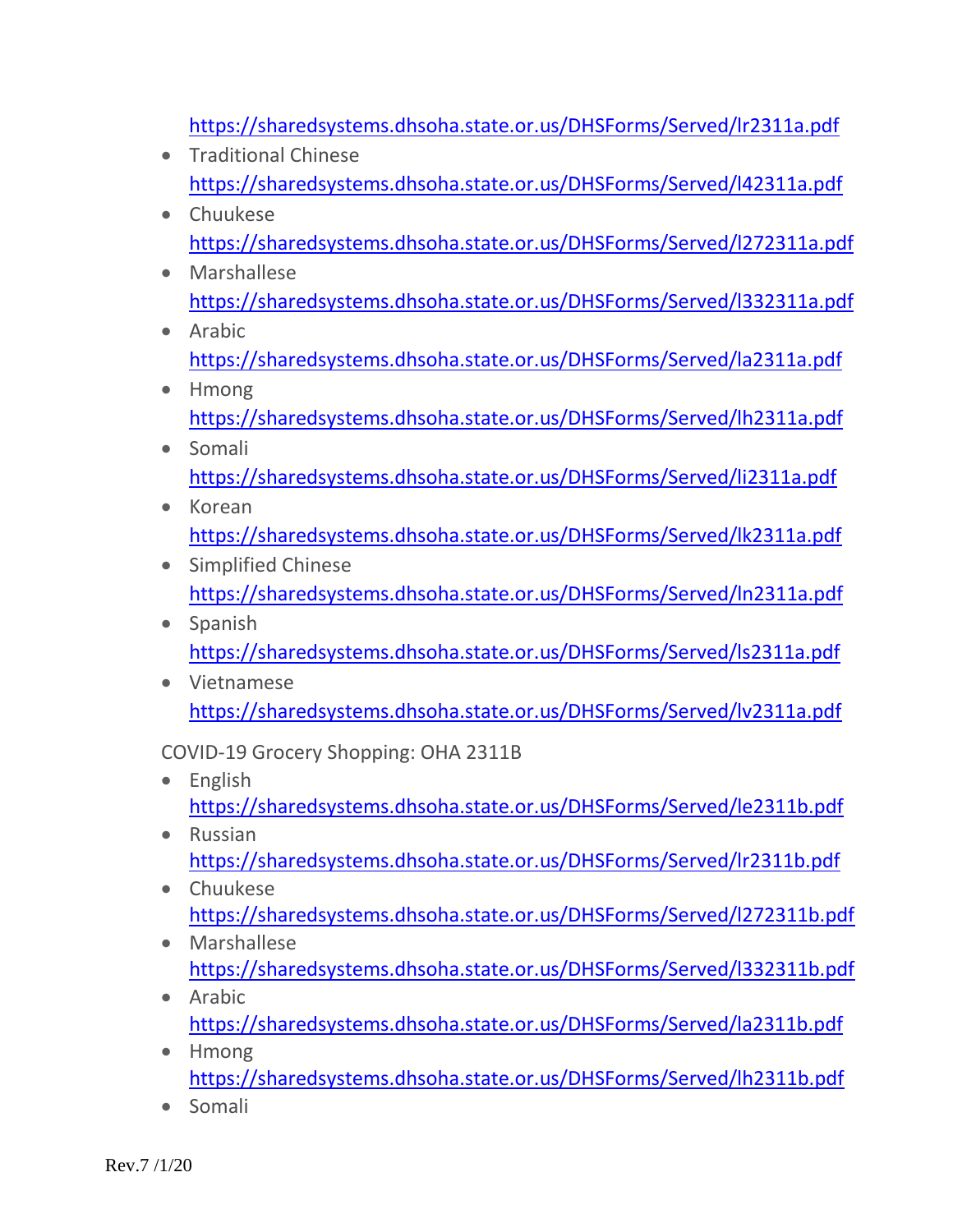<https://sharedsystems.dhsoha.state.or.us/DHSForms/Served/li2311b.pdf>

- Korean <https://sharedsystems.dhsoha.state.or.us/DHSForms/Served/lk2311b.pdf>
- Simplified Chinese <https://sharedsystems.dhsoha.state.or.us/DHSForms/Served/ln2311b.pdf>
- Spanish <https://sharedsystems.dhsoha.state.or.us/DHSForms/Served/ls2311b.pdf>
- Vietnamese <https://sharedsystems.dhsoha.state.or.us/DHSForms/Served/lv2311b.pdf>
- Traditional Chinese <https://sharedsystems.dhsoha.state.or.us/DHSForms/Served/l42311b.pdf>

Advice for Returning International Travelers

• [https://www.cdc.gov/coronavirus/2019-ncov/travelers/after-travel](https://www.cdc.gov/coronavirus/2019-ncov/travelers/after-travel-precautions.html)[precautions.html](https://www.cdc.gov/coronavirus/2019-ncov/travelers/after-travel-precautions.html)

### **3. Reopening Resources**

- Governor Kate Brown's COVID-19 Resources <https://govstatus.egov.com/or-covid-19>
- Potential Reopening Phases <https://govstatus.egov.com/reopening-oregon>
- Reopening Criteria [https://govstatus.egov.com/OR-OHA-Reopening-](https://govstatus.egov.com/OR-OHA-Reopening-Framework?gclid=EAIaIQobChMI9KqJ3pSH6gIVgD2tBh09AASYEAAYASAAEgI94_D_BwE)[Framework?gclid=EAIaIQobChMI9KqJ3pSH6gIVgD2tBh09AASYEAAYASAAEgI94\\_](https://govstatus.egov.com/OR-OHA-Reopening-Framework?gclid=EAIaIQobChMI9KqJ3pSH6gIVgD2tBh09AASYEAAYASAAEgI94_D_BwE) D BwE
- Potential Violations of Reopening Phases If stakeholders or community partners want to report a violation of reopening, they can do that with Oregon Occupational Safety and Health Administration (OR-OSHA).
	- Visit <https://osha.oregon.gov/workers/Pages/index.aspx> or call the central office at 503-378-3272 (toll free inside Oregon: 800-922-2689).
- Guidance Documents on Reopening Procedures <https://govstatus.egov.com/or-covid-19/>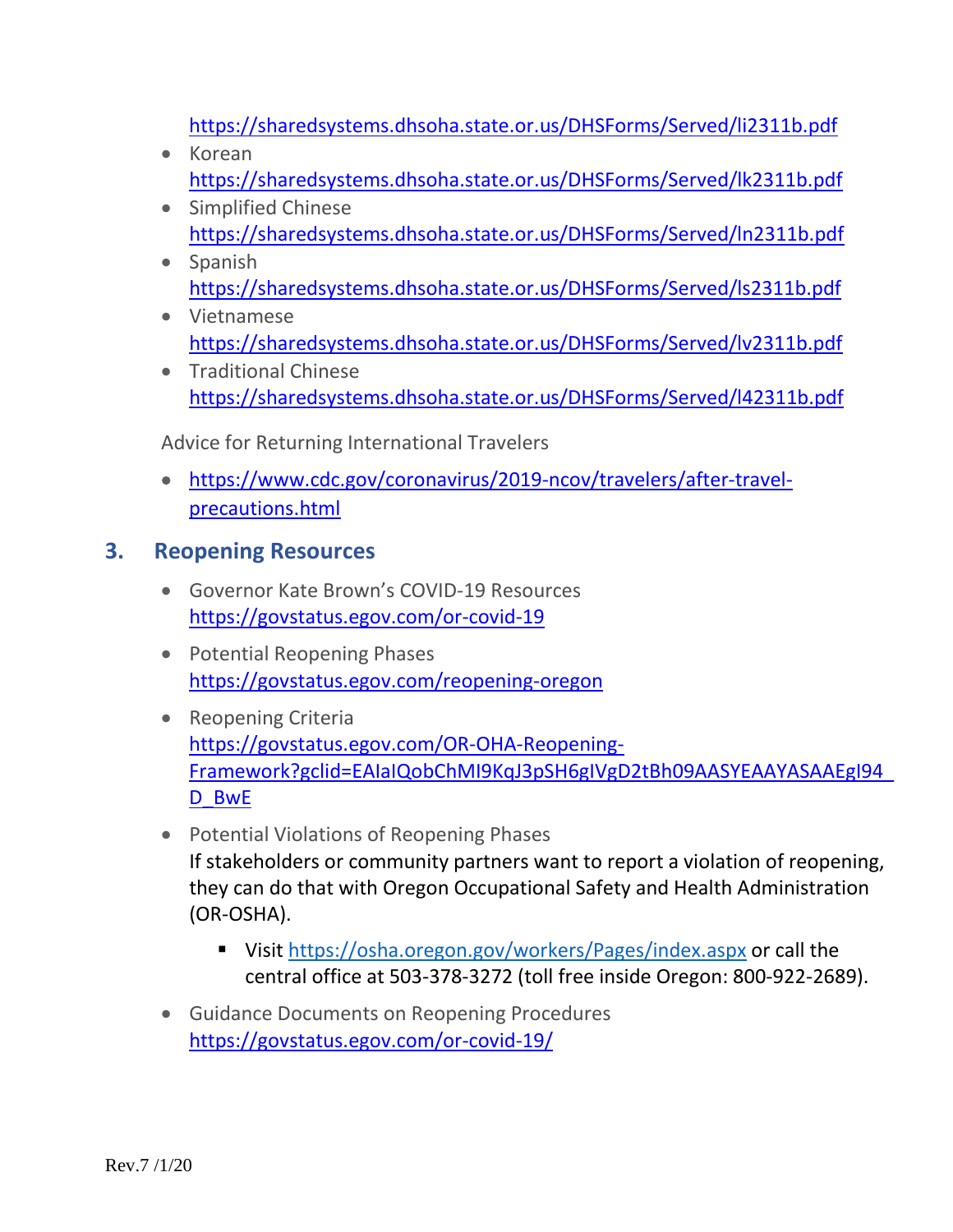### **4. Personal Protective Equipment**

Mask and Face Covering Guidance for Business, Transit, and the Public (Multiple Languages Available)

- English <https://sharedsystems.dhsoha.state.or.us/DHSForms/Served/le2288K.pdf>
- Spanish <https://sharedsystems.dhsoha.state.or.us/DHSForms/Served/ls2288K.pdf>
- Arabic <https://sharedsystems.dhsoha.state.or.us/DHSForms/Served/la2288K.pdf>
- Chuukese <https://sharedsystems.dhsoha.state.or.us/DHSForms/Served/l272288K.pdf>
- Korean <https://sharedsystems.dhsoha.state.or.us/DHSForms/Served/lk2288K.pdf>
- Hmong <https://sharedsystems.dhsoha.state.or.us/DHSForms/Served/lh2288K.pdf>
- Marshallese <https://sharedsystems.dhsoha.state.or.us/DHSForms/Served/lh2288K.pdf>
- Russian <https://sharedsystems.dhsoha.state.or.us/DHSForms/Served/lr2288K.pdf>
- Simplified Chinese <https://sharedsystems.dhsoha.state.or.us/DHSForms/Served/ln2288K.pdf>
- Somali <https://sharedsystems.dhsoha.state.or.us/DHSForms/Served/li2288K.pdf>
- Traditional Chinese <https://sharedsystems.dhsoha.state.or.us/DHSForms/Served/l42288K.pdf>
- Vietnamese <https://sharedsystems.dhsoha.state.or.us/DHSForms/Served/lv2288K.pdf>

Face Coverings: Access for CBOs and Other Resources

- HHS Partnership Center Information and Order Form <https://asprwgpublic.hhs.gov/aspcc/facecover/Pages/default.aspx>
- Frequently Asked Questions: Six Things You Need to Know about Cloth Face **Coverings** <https://www.phe.gov/facecovering/Pages/faq.aspx>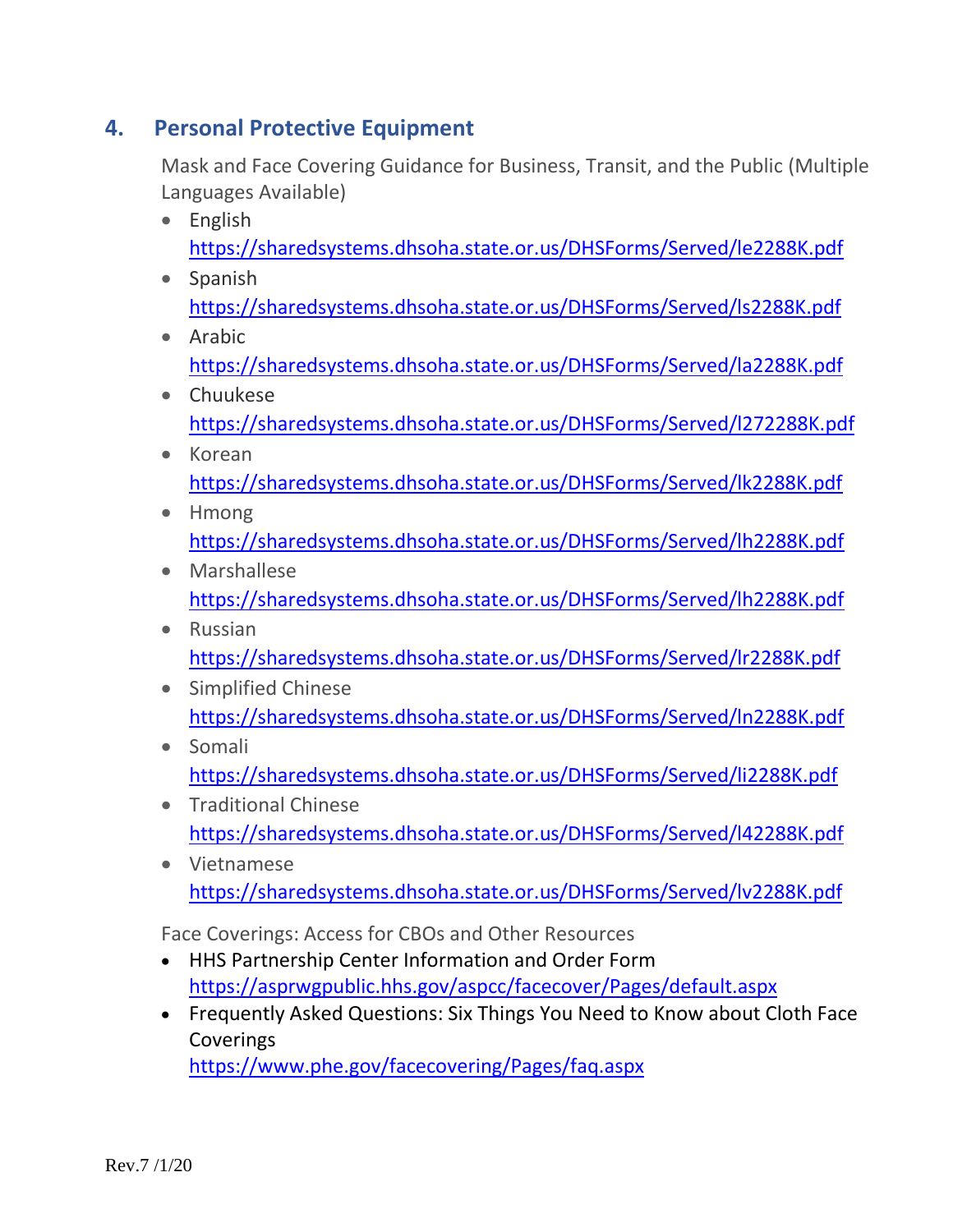Statewide Face Covering Requirements: Guidance, Resources, and FAQs

- Mask Guidance (for all counties) <https://sharedsystems.dhsoha.state.or.us/DHSForms/Served/le2288K.pdf>
- Download Masks-Required Signs (multiple language) <https://govstatus.egov.com/or-covid-19/>

Frequently Asked Questions about Face Coverings Prepared for OHA Community Partner Calls on July 1, 2020

Face Covering Requirements

- Governor Kate Brown has extended the face coverings requirement statewide, taking effect July 1.
- Governor's press release about statewide face coverings requirement
- Statewide Mask, Face Shield and Face Covering [Guidance from OHA](https://sharedsystems.dhsoha.state.or.us/DHSForms/Served/le2288K.pdf)
- **[Facts about face coverings](https://sharedsystems.dhsoha.state.or.us/DHSForms/Served/le2390L.pdf) from OHA**

Exemptions to Face Covering Requirements

- Do you have to have proof of a disability or medical condition to allow someone to enter a business without a face covering, or can you take their word for it?
- Requiring proof of a disability, such as a doctor's note, would be a violation of state and federal public accommodations laws regarding people with disabilities.
- Oregon's public accommodations laws make it unlawful to make any distinction, discrimination or restriction because a customer or patron is an individual with a disability. This provision is to be construed to the fullest extent possible with the Americans with Disabilities Act.
- You don't have to have proof and should not ask for proof of a disability.
- But having a disability does not mean that you get an exemption from the face covering requirement. A place of public accommodation (like a business) should make accommodations so that the goods or services are available to the person.
- **Private businesses must make reasonable modifications for persons** with disabilities who cannot wear a face mask in public places. Reasonable modifications might include:
- Allowing a person to wear a scarf, loose face covering, or full face shield instead of a face mask;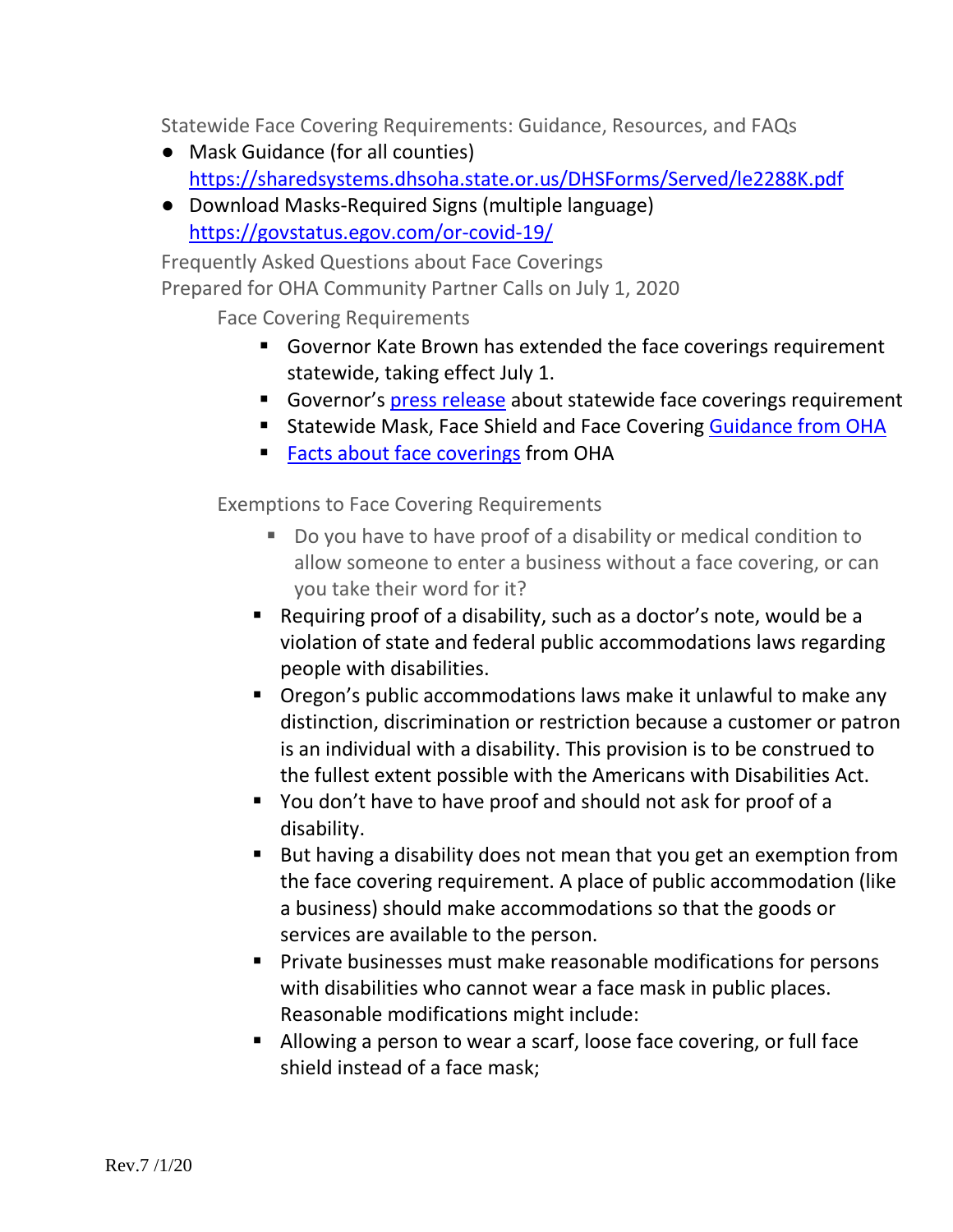- Allowing customers to place orders online or by phone for curbside pick-up or no-contact delivery; or
- **•** Offering appointments by video or phone.
- **•** Decisions on requests for accommodation should be decided in a timely manner.
	- Are people of color not required to wear a face covering in some counties where this has been mandated?
- The face coverings requirement applies to everyone regardless of race. There are currently no exemptions to the Governor's mask requirements because of a person's race, color, or national origin.
- It remains a violation of Oregon's public accommodations law for a place of public accommodation to discriminate against an individual because of their race, color, religion, sex, sexual orientation, national origin, marital status or age.

Language Access for Complaints

- Are the phone line and website for submitting complaints to BOLI and OSHA available in Spanish or other languages besides English?
	- **People may contact Oregon Occupational Safety and Health** Administration (OSHA) to report hazards in their workplace.
	- People may contact the Bureau of Labor and Industries (BOLI) to report potential civil rights violations in the workplace or public places.
	- BOLI's phone number is 971-673-0761. Reception staff provide services in English and Spanish. Other languages needs may be met by way of language line interpretive services.
	- To report a hazard in the workplace, you may use the Oregon OSHA online complaint form in [English](https://www4.cbs.state.or.us/exs/osha/hazrep/) or in [Spanish.](https://www4.cbs.state.or.us/exs/osha/hazrep/?language=es)

Returning to Work

 What protections exist for vulnerable individuals (and those who care for them) so that they are not forced to return to work in positions where they may be exposed to COVID? How can they assert this defense against losing unemployment benefits? The State of Oregon Employment Department (OED) has [indicated](https://www.oregon.gov/employ/Documents/Employer_Resuming_Operations-FAQs.pdf) that as long as a workplace can follow social distancing guidelines issued by government or public health officials, and a specific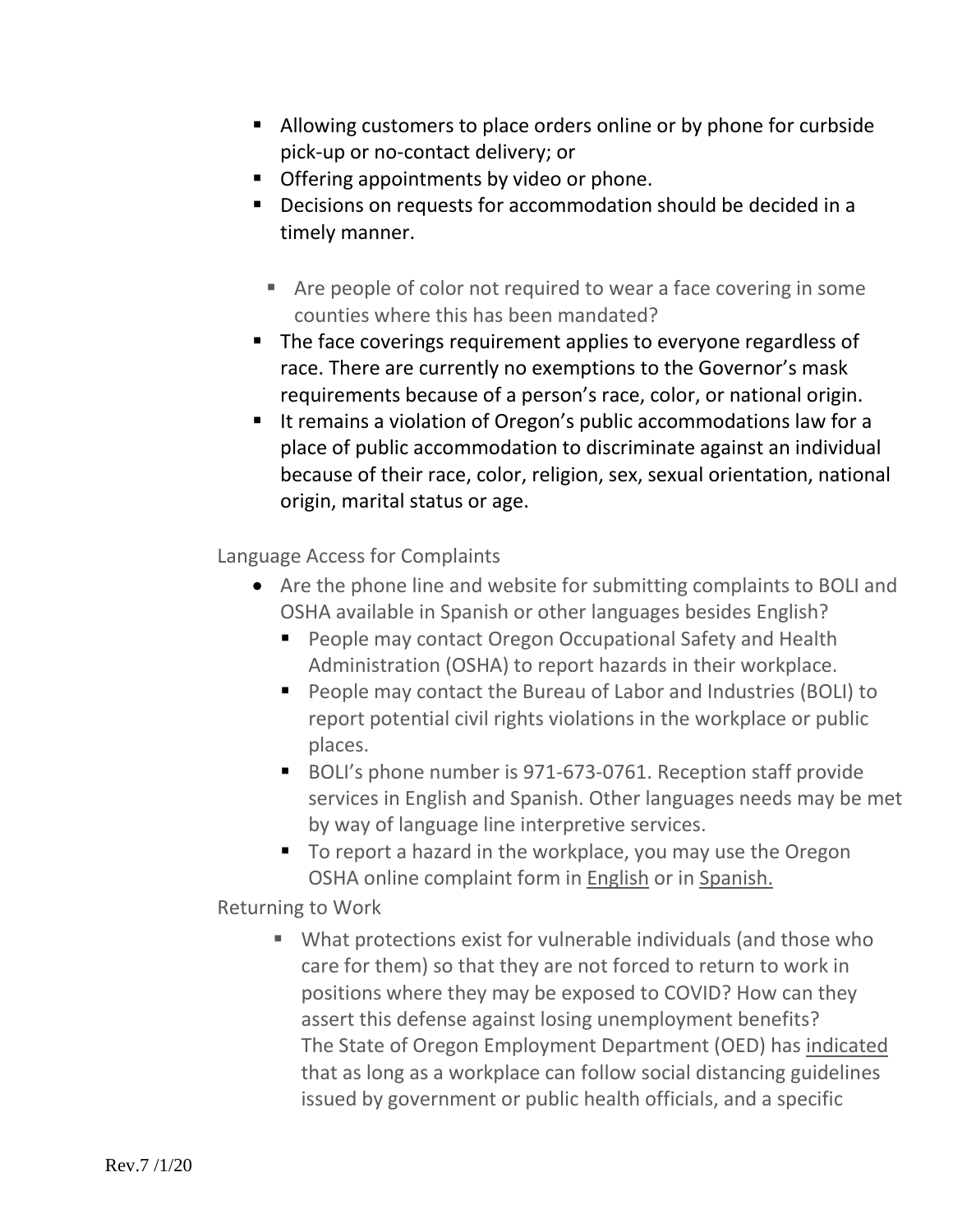situation allowing benefits does not apply, an individual is considered able to work. Choosing not to return to work would affect their unemployment benefit eligibility.

■ Is it legal to require that employees be tested for COVID before they return to work when it hasn't been recommended by public health (e.g., in the setting of an outbreak)? Under EEOC [guidance,](https://www.eeoc.gov/wysk/what-you-should-know-about-covid-19-and-ada-rehabilitation-act-and-other-eeo-laws) The ADA requires that any mandatory medical test of employees be "job related and consistent with business necessity." Applying this standard to the current circumstances of the COVID-19 pandemic, employers may take steps to determine if [employees entering the workplace have](https://www.eeoc.gov/wysk/what-you-should-know-about-covid-19-and-ada-rehabilitation-act-and-other-eeo-laws#A.2)  [COVID-19](https://www.eeoc.gov/wysk/what-you-should-know-about-covid-19-and-ada-rehabilitation-act-and-other-eeo-laws#A.2) because [an individual with the virus will pose a direct](https://www.eeoc.gov/transcript-march-27-2020-outreach-webinar#q1)  [threat](https://www.eeoc.gov/transcript-march-27-2020-outreach-webinar#q1) to the health of others. Therefore, an employer may choose to administer COVID-19 testing to employees before they enter the workplace to determine if they have the virus.

Where to Get Face Coverings

- Where can people get free masks?
	- 211 has resources on free masks
	- Some local groups are offering free cloth face coverings. Check with your local community groups for resources in your area.
	- The retailer [DHVANI](https://www.dhvani.com/pages/freemasks) has offered to provide a free reusable face covering to anyone who wants one.
	- Many big box retailers carry masks (not free but may be a source for purchase).
	- **Diamage 1** Organizations or service agencies may speak with their county [emergency manager](https://www.oregon.gov/oem/Documents/locals_list.pdf) if they are unable to obtain face coverings through their usual suppliers.

#### **5. COVID-19 Oregon General Community Resources**

- Department of Human Services <https://govstatus.egov.com/or-dhs-covid-19>
- Help Finding a Clinic: Coalition of Community Health Clinics <https://coalitionclinics.org/>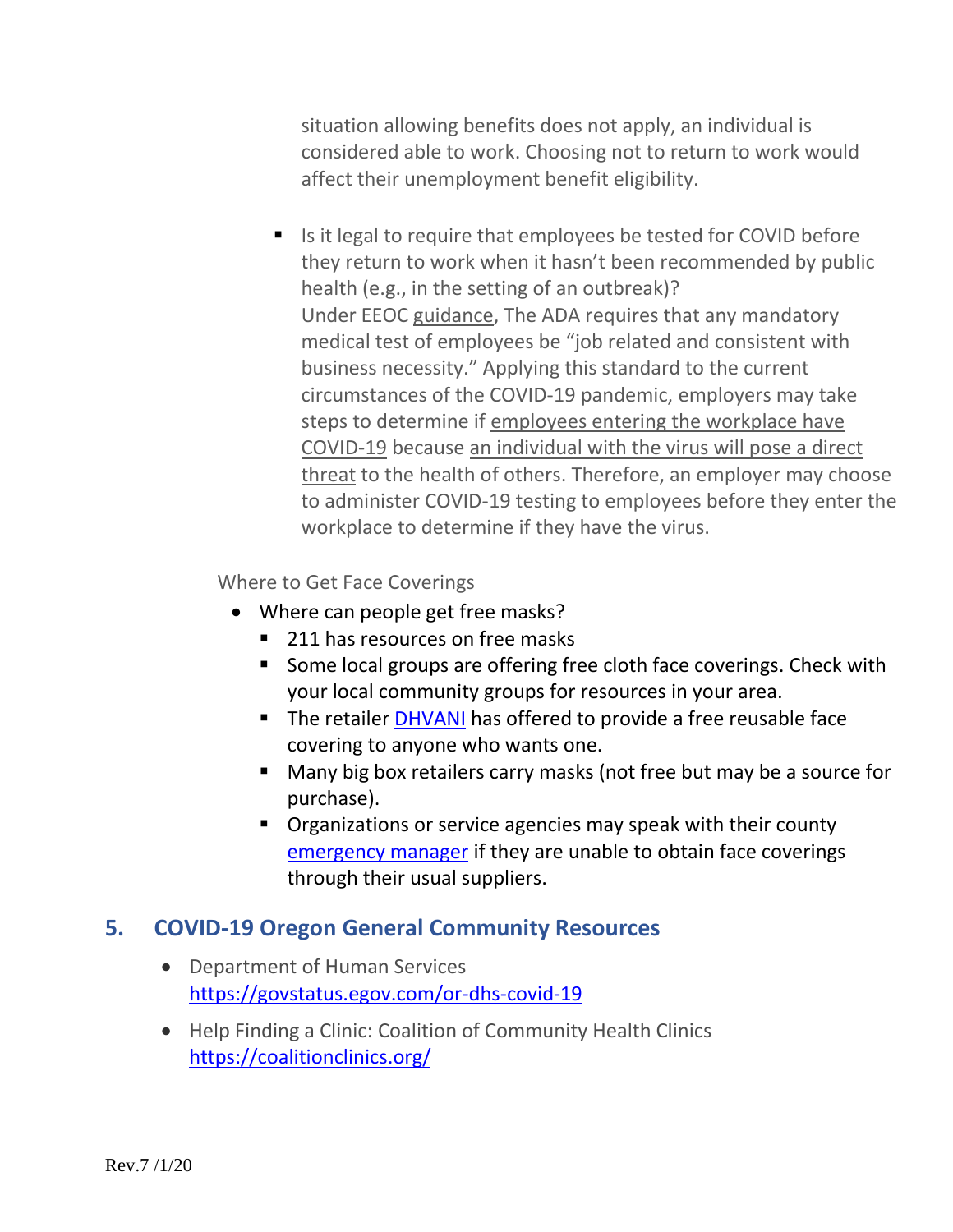- Department of Business and Consumer Services: COVID-19 Insurance and Financial Services Topics for Consumers
	- English: [https://dfr.oregon.gov/covid19-consumers/Pages/covid19](https://dfr.oregon.gov/covid19-consumers/Pages/covid19-consumers.aspx) [consumers.aspx](https://dfr.oregon.gov/covid19-consumers/Pages/covid19-consumers.aspx)
	- Español: [https://dfr.oregon.gov/insure/health/understand/Pages/coronavirus](https://dfr.oregon.gov/insure/health/understand/Pages/coronavirus-sp.aspx)[sp.aspx](https://dfr.oregon.gov/insure/health/understand/Pages/coronavirus-sp.aspx)
- Community Warehouse HOME 2 GO Essential Item Kits [https://www.communitywarehouse.org/home-2](https://www.communitywarehouse.org/home-2-go/?bblinkid=217309148&bbemailid=20867075&bbejrid=1459384246) [go/?bblinkid=217309148&bbemailid=20867075&bbejrid=1459384246](https://www.communitywarehouse.org/home-2-go/?bblinkid=217309148&bbemailid=20867075&bbejrid=1459384246)
- Oregon Lifeline Program: Free and Discounted Service
	- <https://www.oregon.gov/puc/Pages/Oregon-Lifeline.aspx>
	- Call 800-848-4442 or email [puc.rspf@state.or.us](mailto:puc.rspf@state.or.us)
	- OHA 2325 Publications and Creative Services COVID-19 Materials List <https://sharedsystems.dhsoha.state.or.us/DHSForms/Served/le2325.xlsx>
	- Food Processing Establishments: COVID-19 Outbreak Response [https://www.oregon.gov/oha/PH/DISEASESCONDITIONS/DISEASESAZ/Emergin](https://www.oregon.gov/oha/PH/DISEASESCONDITIONS/DISEASESAZ/Emerging%20Respitory%20Infections/Playbook-COVID-19-Outbreak-Food-Processing-Establishments.pdf) [g%20Respitory%20Infections/Playbook-COVID-19-Outbreak-Food-Processing-](https://www.oregon.gov/oha/PH/DISEASESCONDITIONS/DISEASESAZ/Emerging%20Respitory%20Infections/Playbook-COVID-19-Outbreak-Food-Processing-Establishments.pdf)[Establishments.pdf](https://www.oregon.gov/oha/PH/DISEASESCONDITIONS/DISEASESAZ/Emerging%20Respitory%20Infections/Playbook-COVID-19-Outbreak-Food-Processing-Establishments.pdf)
	- Guidance for School Aged Summertime Day Camps <https://sharedsystems.dhsoha.state.or.us/DHSForms/Served/le2357.pdf>

#### **6. Public Charge Information**

Public Charge and the COVID-19 Emergency (Multiple Languages)

- English [https://govsiteassets.s3.amazonaws.com/cOexRYmFQ2qCSb2JUQp2\\_Public%2](https://govsiteassets.s3.amazonaws.com/cOexRYmFQ2qCSb2JUQp2_Public%20Charge%20COVID-19%20Final%20English%20042720.pdf) [0Charge%20COVID-19%20Final%20English%20042720.pdf](https://govsiteassets.s3.amazonaws.com/cOexRYmFQ2qCSb2JUQp2_Public%20Charge%20COVID-19%20Final%20English%20042720.pdf)
- Spanish [https://govsite](https://govsite-assets.s3.amazonaws.com/NP10owNQRBy1UPUqfCMw_Public%20Charge%20COVID-19%20Final%20Spanish%20042720.pdf)[assets.s3.amazonaws.com/NP10owNQRBy1UPUqfCMw\\_Public%20Charge%20](https://govsite-assets.s3.amazonaws.com/NP10owNQRBy1UPUqfCMw_Public%20Charge%20COVID-19%20Final%20Spanish%20042720.pdf) [COVID-19%20Final%20Spanish%20042720.pdf](https://govsite-assets.s3.amazonaws.com/NP10owNQRBy1UPUqfCMw_Public%20Charge%20COVID-19%20Final%20Spanish%20042720.pdf)
- Arabic [https://govsite-](https://govsite-assets.s3.amazonaws.com/MfDIE9XT0ivmPlGJutDo_Public%20Charge%20COVID-19%20Final%20Arabic%20042720.pdf)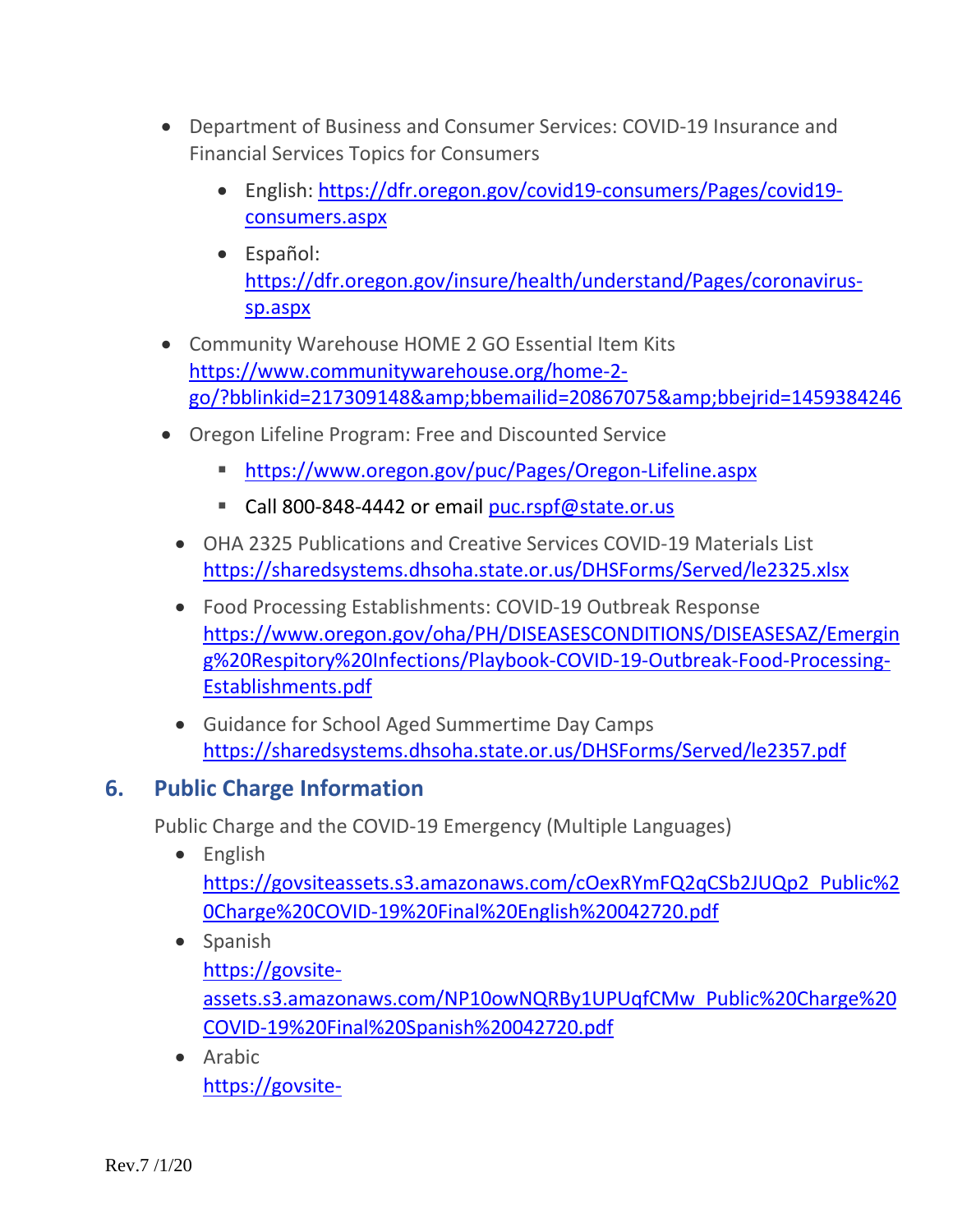[assets.s3.amazonaws.com/MfDIE9XT0ivmPlGJutDo\\_Public%20Charge%20COVI](https://govsite-assets.s3.amazonaws.com/MfDIE9XT0ivmPlGJutDo_Public%20Charge%20COVID-19%20Final%20Arabic%20042720.pdf) [D-19%20Final%20Arabic%20042720.pdf](https://govsite-assets.s3.amazonaws.com/MfDIE9XT0ivmPlGJutDo_Public%20Charge%20COVID-19%20Final%20Arabic%20042720.pdf)

- Korean [https://govsite](https://govsite-assets.s3.amazonaws.com/HDaWnhgsRyC5m48lBjnh_Public%20Charge%20COVID-19%20Final%20Korean%20042720.pdf)[assets.s3.amazonaws.com/HDaWnhgsRyC5m48lBjnh\\_Public%20Charge%20CO](https://govsite-assets.s3.amazonaws.com/HDaWnhgsRyC5m48lBjnh_Public%20Charge%20COVID-19%20Final%20Korean%20042720.pdf) [VID-19%20Final%20Korean%20042720.pdf](https://govsite-assets.s3.amazonaws.com/HDaWnhgsRyC5m48lBjnh_Public%20Charge%20COVID-19%20Final%20Korean%20042720.pdf)
- Russian

[https://govsite-](https://govsite-assets.s3.amazonaws.com/yJfcZ8uYTuqX2Rd0sSE9_Public%20Charge%20COVID-19%20Final%20Russian%20042720.pdf)

[assets.s3.amazonaws.com/yJfcZ8uYTuqX2Rd0sSE9\\_Public%20Charge%20COVI](https://govsite-assets.s3.amazonaws.com/yJfcZ8uYTuqX2Rd0sSE9_Public%20Charge%20COVID-19%20Final%20Russian%20042720.pdf) [D-19%20Final%20Russian%20042720.pdf](https://govsite-assets.s3.amazonaws.com/yJfcZ8uYTuqX2Rd0sSE9_Public%20Charge%20COVID-19%20Final%20Russian%20042720.pdf)

• Somali

[https://govsite](https://govsite-assets.s3.amazonaws.com/yBvv0bm8S6ihZdbBxGO7_Public%20Charge%20COVID-19%20Final%20Somali%20042720.pdf)[assets.s3.amazonaws.com/yBvv0bm8S6ihZdbBxGO7\\_Public%20Charge%20CO](https://govsite-assets.s3.amazonaws.com/yBvv0bm8S6ihZdbBxGO7_Public%20Charge%20COVID-19%20Final%20Somali%20042720.pdf) [VID-19%20Final%20Somali%20042720.pdf](https://govsite-assets.s3.amazonaws.com/yBvv0bm8S6ihZdbBxGO7_Public%20Charge%20COVID-19%20Final%20Somali%20042720.pdf)

- Simplified Chinese [https://govsite](https://govsite-assets.s3.amazonaws.com/lBD2mOSyzNNr6zEDPwkw_Public%20Charge%20COVID-19%20Final%20Simplied%20Chinese%20042720.pdf)[assets.s3.amazonaws.com/lBD2mOSyzNNr6zEDPwkw\\_Public%20Charge%20C](https://govsite-assets.s3.amazonaws.com/lBD2mOSyzNNr6zEDPwkw_Public%20Charge%20COVID-19%20Final%20Simplied%20Chinese%20042720.pdf) [OVID-19%20Final%20Simplied%20Chinese%20042720.pdf](https://govsite-assets.s3.amazonaws.com/lBD2mOSyzNNr6zEDPwkw_Public%20Charge%20COVID-19%20Final%20Simplied%20Chinese%20042720.pdf)
- Traditional Chinese [https://govsite](https://govsite-assets.s3.amazonaws.com/R59XUyPwRCGWyFveUmEw_Public%20Charge%20COVID-19%20Final%20Traditional%20Chinese%20042720.pdf)[assets.s3.amazonaws.com/R59XUyPwRCGWyFveUmEw\\_Public%20Charge%20](https://govsite-assets.s3.amazonaws.com/R59XUyPwRCGWyFveUmEw_Public%20Charge%20COVID-19%20Final%20Traditional%20Chinese%20042720.pdf) [COVID-19%20Final%20Traditional%20Chinese%20042720.pdf](https://govsite-assets.s3.amazonaws.com/R59XUyPwRCGWyFveUmEw_Public%20Charge%20COVID-19%20Final%20Traditional%20Chinese%20042720.pdf)
- Vietnamese

[https://govsite](https://govsite-assets.s3.amazonaws.com/AGkho4EyTy6M2en6A5LI_Public%20Charge%20COVID-19%20Final%20Vietnamese%20042720.pdf)[assets.s3.amazonaws.com/AGkho4EyTy6M2en6A5LI\\_Public%20Charge%20CO](https://govsite-assets.s3.amazonaws.com/AGkho4EyTy6M2en6A5LI_Public%20Charge%20COVID-19%20Final%20Vietnamese%20042720.pdf)

[VID-19%20Final%20Vietnamese%20042720.pdf](https://govsite-assets.s3.amazonaws.com/AGkho4EyTy6M2en6A5LI_Public%20Charge%20COVID-19%20Final%20Vietnamese%20042720.pdf)

Public Charge FAQ and other information

- Public Charge FAQ [https://www.oregon.gov/oha/PH/DISEASESCONDITIONS/DISEASESAZ/Pages/C](https://www.oregon.gov/oha/PH/DISEASESCONDITIONS/DISEASESAZ/Pages/COVID19-FAQ.aspx?wp1284=f:%7bc:77198,o:%7bt:2,o:%5b%22Public+Charge+rule%22%5d%7d%7d) [OVID19-](https://www.oregon.gov/oha/PH/DISEASESCONDITIONS/DISEASESAZ/Pages/COVID19-FAQ.aspx?wp1284=f:%7bc:77198,o:%7bt:2,o:%5b%22Public+Charge+rule%22%5d%7d%7d) [FAQ.aspx?wp1284=f:%7bc:77198,o:%7bt:2,o:%5b%22Public+Charge+rule%22](https://www.oregon.gov/oha/PH/DISEASESCONDITIONS/DISEASESAZ/Pages/COVID19-FAQ.aspx?wp1284=f:%7bc:77198,o:%7bt:2,o:%5b%22Public+Charge+rule%22%5d%7d%7d) [%5d%7d%7d](https://www.oregon.gov/oha/PH/DISEASESCONDITIONS/DISEASESAZ/Pages/COVID19-FAQ.aspx?wp1284=f:%7bc:77198,o:%7bt:2,o:%5b%22Public+Charge+rule%22%5d%7d%7d)
- OHP-CAWEM and COVID-19 Facts Sheet
	- <https://www.oregon.gov/oha/HSD/OHP/Pages/ohp-covid-19.aspx>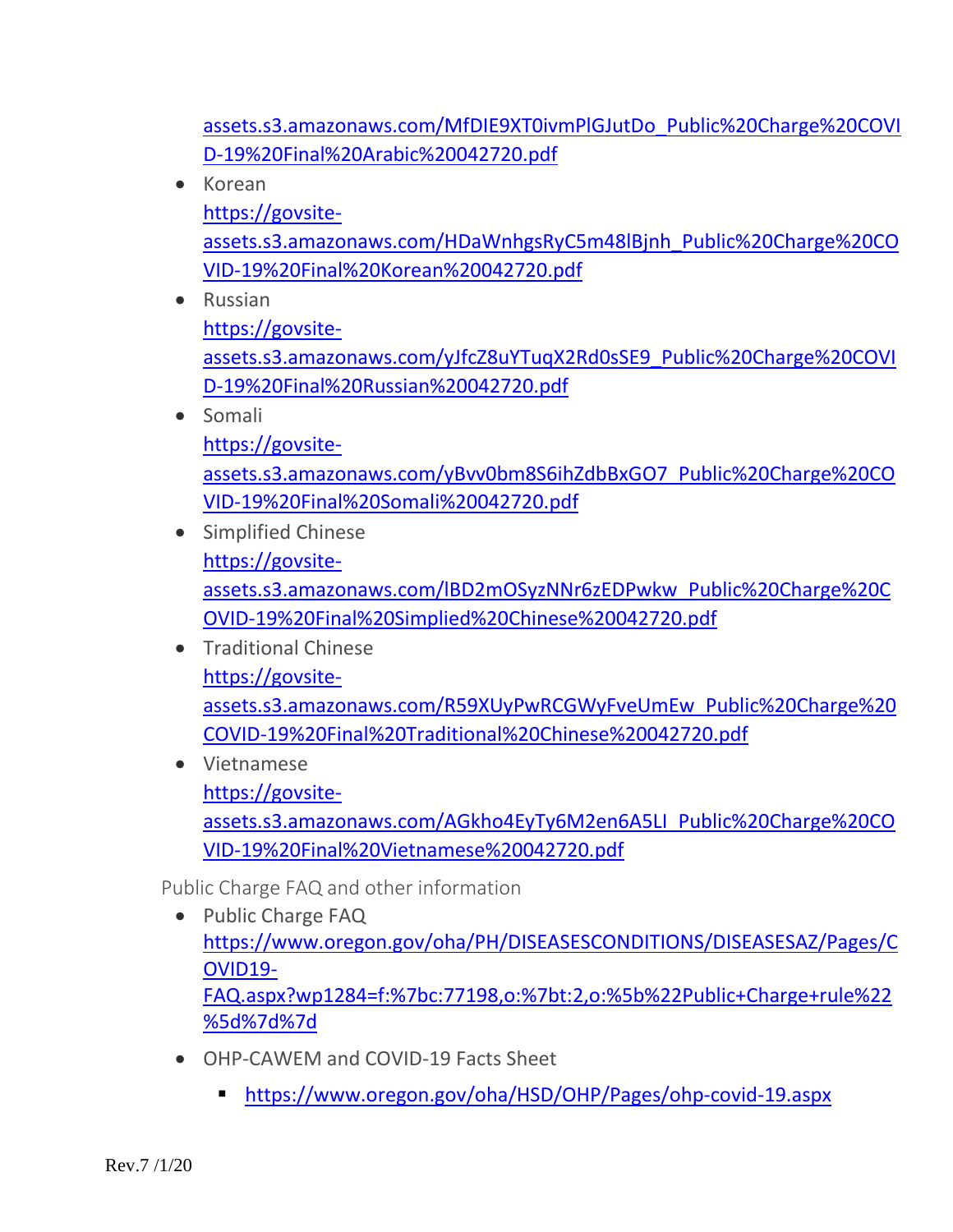**In Spanish, English, Russian, Vietnamese, Arabic, and Chinese** 

#### **7. Community Engagement Resources**

- **Weekly Wednesday Webinars:**
	- English Informational Webinars: 1:00pm-2:00pm. Register: <https://attendee.gotowebinar.com/register/8640657669653173261>
	- Español: Cada miércoles: 2:30pm-3:30pm. Register: <https://attendee.gotowebinar.com/rt/7979927047725251856>
- **Migrant and Seasonal Farm Worker Partner Webinar**
	- Every other Wednesday: June 24<sup>th</sup>, July 8<sup>th</sup>
	- **Registration Link:** <https://register.gotowebinar.com/register/8644368519981797643>
- **Friday Listening Sessions: June 19th, June 26th**
	- Central and Eastern Oregon: 12:00pm-12:45pm Registration Link: <https://register.gotowebinar.com/register/2411074374065585163>
	- Central Coast and Southwest Oregon: 1:00pm-1:45pm Registration Link: <https://register.gotowebinar.com/#register/6022341150658850571>
	- Northwest Oregon: 2:00pm-3:00pm Registration Link: <https://register.gotowebinar.com/register/7239188261304609035>
- **OHA Community Engagement Print Materials Order Form:**
	- [https://app.smartsheet.com/b/publish?EQBCT=847d922133c049e386](https://app.smartsheet.com/b/publish?EQBCT=847d922133c049e3869379a40e23ece3) [9379a40e23ece3](https://app.smartsheet.com/b/publish?EQBCT=847d922133c049e3869379a40e23ece3)

# **8. COVID-19 Information for Specific Communities**

- **Undocumented Communities**
	- Nationwide Emer[g](https://docs.google.com/spreadsheets/u/1/d/18p9OSlLpSYanIoUC-gEbhVbRMYVUfw4wyrixa9ekGdc/htmlview)ency Funding [https://docs.google.com/spreadsheets/u/1/d/18p9OSlLpSYanIoUC](https://docs.google.com/spreadsheets/u/1/d/18p9OSlLpSYanIoUC-gEbhVbRMYVUfw4wyrixa9ekGdc/htmlview)[gEbhVbRMYVUfw4wyrixa9ekGdc/htmlview](https://docs.google.com/spreadsheets/u/1/d/18p9OSlLpSYanIoUC-gEbhVbRMYVUfw4wyrixa9ekGdc/htmlview)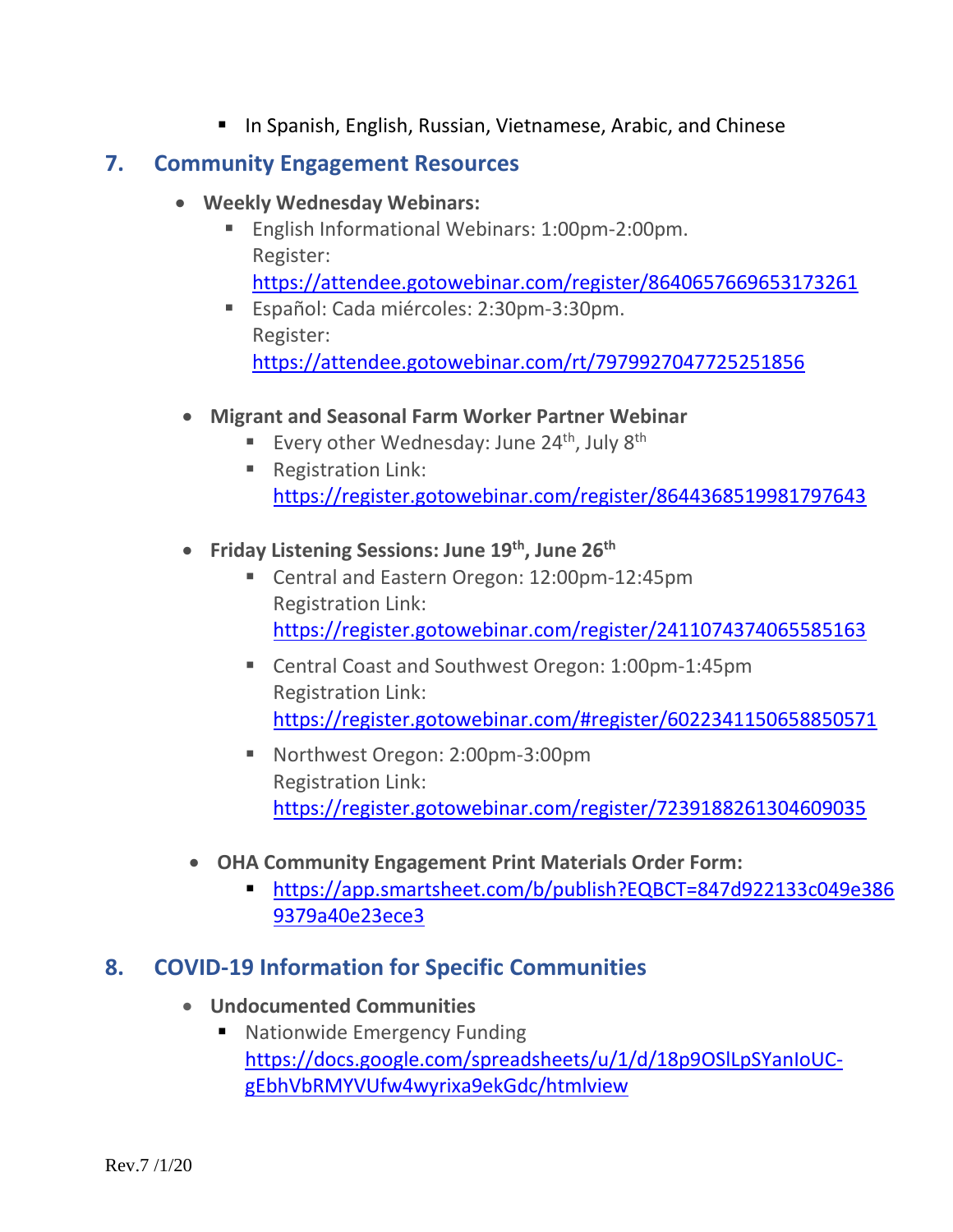- Betancourt Macias Family Scholarship for national emergency fund for families who have been impacted by COVID-19. Donation Link:<https://www.undocuscholars.com/>
- **Migrant Workers**
	- National Day Laborer Organizing Network: <https://ndlon.org/confrontando-el-coronavirus-con-educacion-popular/>
- **Agricultural Employer and Agricultural Workers** OHA Guidance Documents:
	- **Norkers:** <https://sharedsystems.dhsoha.state.or.us/DHSForms/Served/le2349.pdf>
	- **Employers:** <https://sharedsystems.dhsoha.state.or.us/DHSForms/Served/le2350.pdf>

Food Security and Farmworker Safety Program Assistance:

- <https://www.oregon.gov/oweb/fsfs/Pages/index.aspx>
- **Email with questions: [fsfsquestions@oregon.gov](mailto:fsfsquestions@oregon.gov)**
- **Communities of Faith Interim Guidance**
	- [https://www.cdc.gov/coronavirus/2019-ncov/community/faith](https://www.cdc.gov/coronavirus/2019-ncov/community/faith-based.html?CDC_AA_refVal=https%3A%2F%2Fwww.cdc.gov%2Fcoronavirus%2F2019-ncov%2Fphp%2Ffaith-based.html)[based.html?CDC\\_AA\\_refVal=https%3A%2F%2Fwww.cdc.gov%2Fcoronavir](https://www.cdc.gov/coronavirus/2019-ncov/community/faith-based.html?CDC_AA_refVal=https%3A%2F%2Fwww.cdc.gov%2Fcoronavirus%2F2019-ncov%2Fphp%2Ffaith-based.html) [us%2F2019-ncov%2Fphp%2Ffaith-based.html](https://www.cdc.gov/coronavirus/2019-ncov/community/faith-based.html?CDC_AA_refVal=https%3A%2F%2Fwww.cdc.gov%2Fcoronavirus%2F2019-ncov%2Fphp%2Ffaith-based.html)
- **Women, Infants and Children (WIC)** 
	- [https://www.oregon.gov/oha/PH/HEALTHYPEOPLEFAMILIES/WIC/Pages/i](https://www.oregon.gov/oha/PH/HEALTHYPEOPLEFAMILIES/WIC/Pages/interest-form.aspx) [nterest-form.aspx](https://www.oregon.gov/oha/PH/HEALTHYPEOPLEFAMILIES/WIC/Pages/interest-form.aspx)
- **Deaf or Hard of Hearing**
	- **•** Drive Thru-Medical Sites <http://nwadacenter.org/factsheet/accessibility-drive-thru-medical-sites>
	- **E** Communication Access Recommendations for the Hospital <https://www.nad.org/covid19-communication-access-recs-for-hospital/>
- **People with Disabilities**
	- **ADA National Network Learning Session** <http://adapresentations.org/healthcare/registration.php>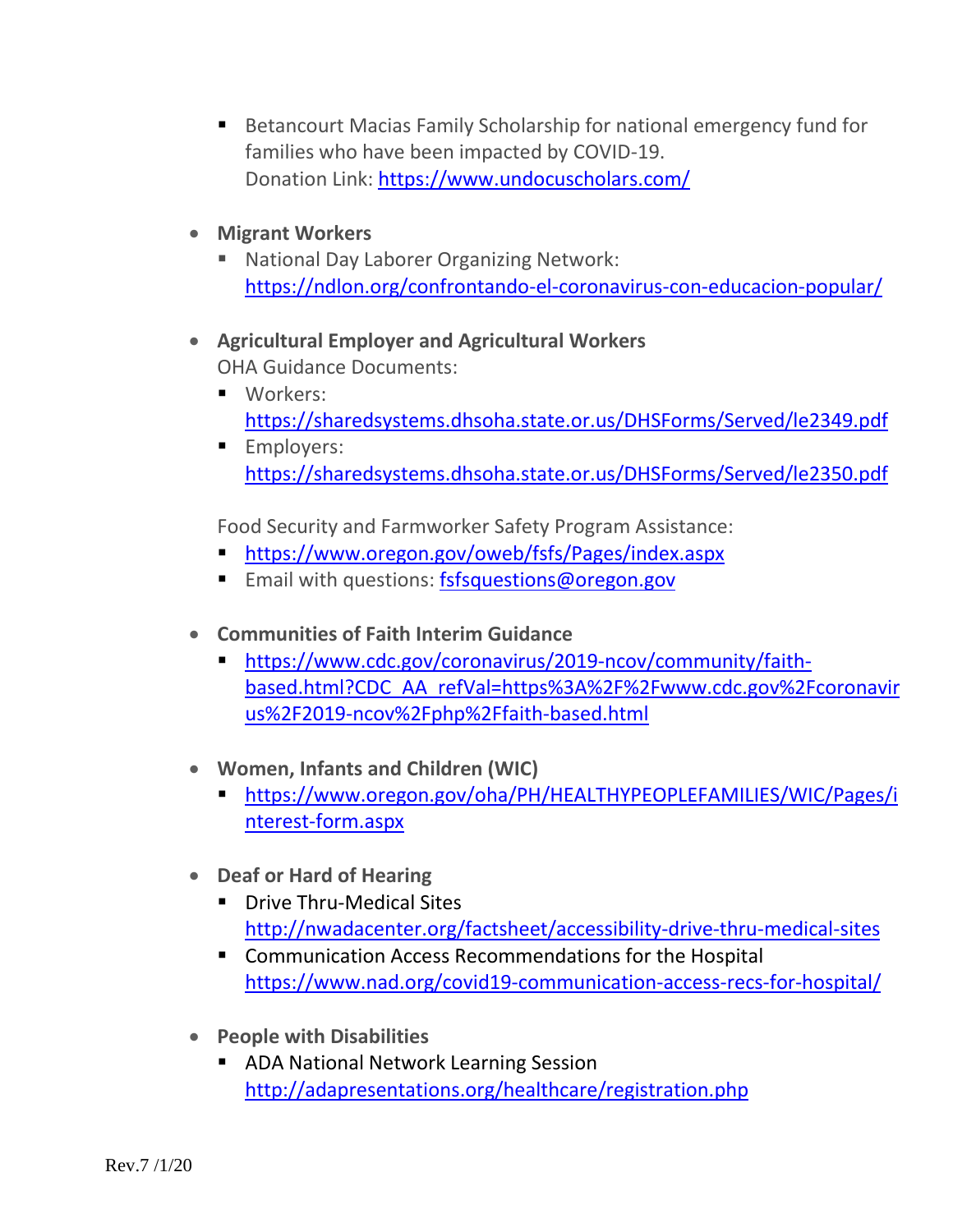- OHSU COVID-19 Resources for people with disabilities: [https://www.ohsu.edu/university-center-excellence-development](https://www.ohsu.edu/university-center-excellence-development-disability)[disability](https://www.ohsu.edu/university-center-excellence-development-disability)
- ADA Guidance for Emergency Managers and Local Public Health Authorities <https://sharedsystems.dhsoha.state.or.us/DHSForms/Served/le2309.pdf>
- **Language Interpreters:** 
	- COVID-19 Infection Control and Guidance [https://sharedsystems.dhsoha.state.or.us/DHSForms/Served/le2288L.pd](https://sharedsystems.dhsoha.state.or.us/DHSForms/Served/le2288L.pdf) [f](https://sharedsystems.dhsoha.state.or.us/DHSForms/Served/le2288L.pdf)

# **9. Mental Health and Wellness**

Senior Loneliness Line

- 503-200-1633 | 800-282-7035
- <http://seniorlonelinessline.org/>

Staying Connected while Physically Distancing (multiple languages)

- $\blacksquare$  English <https://sharedsystems.dhsoha.state.or.us/DHSForms/Served/le2348.pdf>
- **Spanish** <https://sharedsystems.dhsoha.state.or.us/DHSForms/Served/ls2348.pdf>
- **Arabic** <https://sharedsystems.dhsoha.state.or.us/DHSForms/Served/la2348.pdf>
- **Simplified Chinese** <https://sharedsystems.dhsoha.state.or.us/DHSForms/Served/ln2348.pdf>
- **Traditional Chinese** <https://sharedsystems.dhsoha.state.or.us/DHSForms/Served/l42348.pdf>
- **E** Chuukese [https://sharedsystems.dhsoha.state.or.us/DHSForms/Served/l272348.pd](https://sharedsystems.dhsoha.state.or.us/DHSForms/Served/l272348.pdf) [f](https://sharedsystems.dhsoha.state.or.us/DHSForms/Served/l272348.pdf)
- **Hmong** <https://sharedsystems.dhsoha.state.or.us/DHSForms/Served/lh2348.pdf>
- **Marshallese** [https://sharedsystems.dhsoha.state.or.us/DHSForms/Served/l332348.pd](https://sharedsystems.dhsoha.state.or.us/DHSForms/Served/l332348.pdf) [f](https://sharedsystems.dhsoha.state.or.us/DHSForms/Served/l332348.pdf)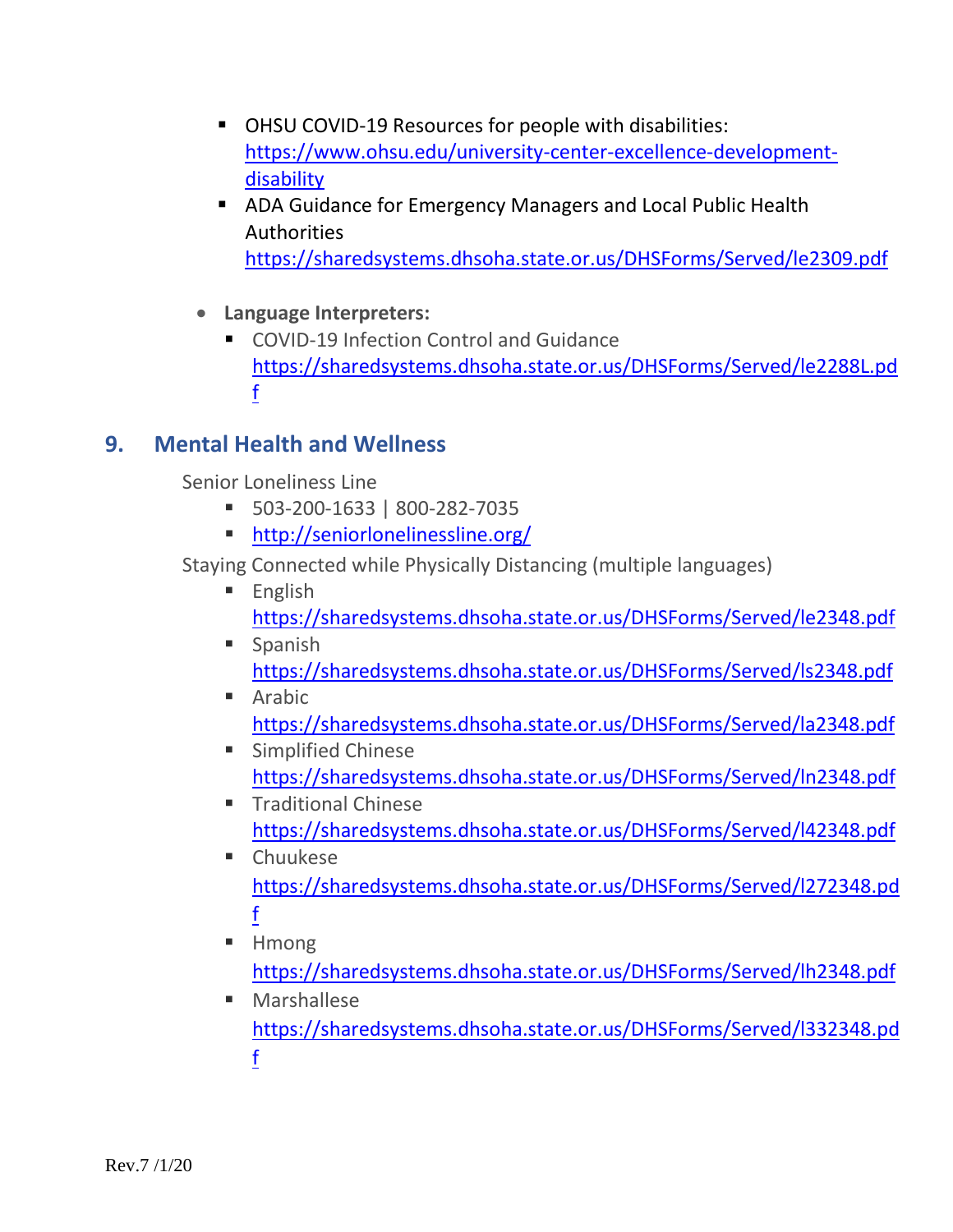- $\blacksquare$  Korean <https://sharedsystems.dhsoha.state.or.us/DHSForms/Served/lk2348.pdf>
- **Russian** <https://sharedsystems.dhsoha.state.or.us/DHSForms/Served/lr2348.pdf>
- **Somali** <https://sharedsystems.dhsoha.state.or.us/DHSForms/Served/li2348.pdf>
- **Uietnamese** <https://sharedsystems.dhsoha.state.or.us/DHSForms/Served/lv2348.pdf>

# **10. Contact Tracing**

- What is Contact Tracing?
	- Video: [https://www.youtube.com/watch?v=HKr0BO\\_dG5I](https://www.youtube.com/watch?v=HKr0BO_dG5I)
- OHA Contract Tracing Interest Form
	- [https://app.smartsheet.com/b/form/dd28696cca4b4e59946d7faa0d2de](https://app.smartsheet.com/b/form/dd28696cca4b4e59946d7faa0d2de120) [120](https://app.smartsheet.com/b/form/dd28696cca4b4e59946d7faa0d2de120)

# **11. Connect with Oregon Health Authority**

- Follow us on Social Media:
	- Facebook:<https://www.facebook.com/OregonHealthAuthority>
	- OHA en Español:<https://www.facebook.com/OHAespanol/>
	- Twitter:<https://twitter.com/OHAOregon>
	- **YouTube:** [https://www.youtube.com/playlist?list=PLd4xfJU3qzMXx\\_oEU7DzWPJB0](https://www.youtube.com/playlist?list=PLd4xfJU3qzMXx_oEU7DzWPJB0Tl3WDUuG) [Tl3WDUuG](https://www.youtube.com/playlist?list=PLd4xfJU3qzMXx_oEU7DzWPJB0Tl3WDUuG)
- Email Contact
	- [Community.Covid19@dhsoha.state.or.us](mailto:Community.Covid19@dhsoha.state.or.us)
	- This is a shared inbox and it may take 1-2 business days to respond

# **12. Behavioral and Mental Health Resources**

#### **General Resources**

- Oregon Health Authority COVID-19 Page In the Behavioral Health accordion under "Community Resources by Topic" <https://govstatus.egov.com/OR-OHA-COVID-19>
- [Trauma-Informed Oregon:](https://urldefense.proofpoint.com/v2/url?u=https-3A__traumainformedoregon.org_community-2Dincident-2Dresponse_&d=DwMGaQ&c=7gilq_oJKU2hnacFUWFTuYqjMQ111TRstgx6WoATdXo&r=87pDmk8FxN_alyz8CGZBdRfW-SLV0wN2jbe2r5bXGwLNDVSHaRpCJOyDrSmkUSgY&m=wxA166m4HAZ6DYC5hpJO4OFsHonhCm5S3yoagu8WyLs&s=TuID2_pxJwatYq_F-tIuS8d8B0l3zYBBdtJRB9ZvKoI&e=) Holding virtual office hours and have a multitude of resources on their website about responding to tragedies <https://traumainformedoregon.org/community-incident-response/>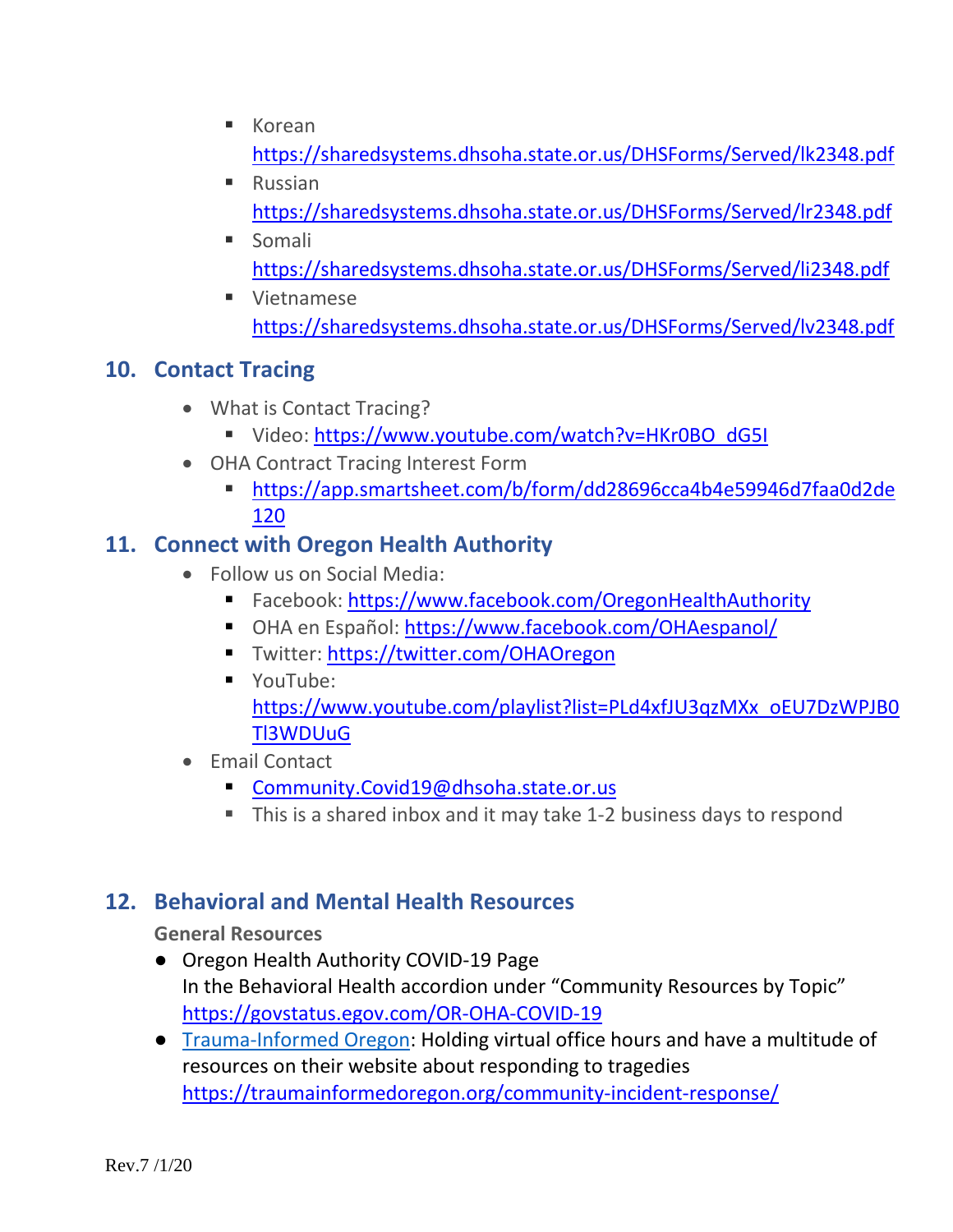**Oregon and other Phone/Online Resources**

**Children, Youth, and Young Adults**

- Mental Health and Social Support for Students and Families [https://www.oregon.gov/ode/educator](https://www.oregon.gov/ode/educator-resources/standards/Pages/Mental_Health_Students_Families.aspx)[resources/standards/Pages/Mental\\_Health\\_Students\\_Families.aspx](https://www.oregon.gov/ode/educator-resources/standards/Pages/Mental_Health_Students_Families.aspx)
- Oregon Family Support Network: Support, advocacy, and training for families parenting youth with behavioral health challenges. [www.ofsn.org](http://www.ofsn.org/) or call 503-363-8068.
- Reach Out Oregon Parent Warmline: Live 1:1 support for parents. Staffed by family support specialists who have experience parenting youth with significant behavioral health challenges.

[www.reachoutoregon.org](http://www.reachoutoregon.org/) or call 833-732-2467.

● Youth ERA: Virtual drop in, support groups, and 1:1 peer support for young people.

[www.youthera.org](http://www.youthera.org/) or [www.facebook.com/TheYouthERA.](http://www.facebook.com/TheYouthERA/)

- The Trevor Project: Support of LGBTQ youth ages 13-24. 24/7 at 1-866-488-7386, texting 678-678 or chat online at [TheTrevorProject.org/Help.](http://www.thetrevorproject.org/Help)
- Lines for Life: All of our [crisis lines](https://urldefense.proofpoint.com/v2/url?u=https-3A__www.linesforlife.org_get-2Dhelp-2Dnow_&d=DwMGaQ&c=7gilq_oJKU2hnacFUWFTuYqjMQ111TRstgx6WoATdXo&r=87pDmk8FxN_alyz8CGZBdRfW-SLV0wN2jbe2r5bXGwLNDVSHaRpCJOyDrSmkUSgY&m=wxA166m4HAZ6DYC5hpJO4OFsHonhCm5S3yoagu8WyLs&s=KjdVsdV5LMU4q5sbI1Hp3r4a8zR7pRURjBJGYpYPk2Q&e=) are operating as usual: <https://www.linesforlife.org/get-help-now/> or 1-800-273-8255
- Oregon Youth Line: 21 or younger and want support for any problem, big or small. Teens available to help daily from 4-10pm PST. Off-hour calls answered by Lines for Life

1-877-968-8491 or text teen2teen to 839863 , [www.oregonyouthline.org](http://www.oregonyouthline.org/) See [this tip sheet](https://szj5116h0mn2ruw333ci1zz5-wpengine.netdna-ssl.com/wp-content/uploads/2020/03/2020-YL-COVID-19.pdf) written to youth about getting help.

● [NAMI Oregon Helpline:](https://urldefense.proofpoint.com/v2/url?u=https-3A__namior.org_nami-2Doregon-2Dhelpline-2Dactive-2Dduring-2Dcrisis_&d=DwMGaQ&c=7gilq_oJKU2hnacFUWFTuYqjMQ111TRstgx6WoATdXo&r=87pDmk8FxN_alyz8CGZBdRfW-SLV0wN2jbe2r5bXGwLNDVSHaRpCJOyDrSmkUSgY&m=wxA166m4HAZ6DYC5hpJO4OFsHonhCm5S3yoagu8WyLs&s=tcEeu-cox-Cq_KmCVG5TXrKvmu_tTn87Bkp02biWO1c&e=) Monday through Friday 9-5pm <https://namior.org/nami-oregon-helpline-active-during-crisis/> or call 503-230- 8009 *(PLEASE NOTE: the NAMI National helpline, 1-800-950-NAMI, is not taking live calls; voicemails will be returned within 24 to 48 hours.)*

**Resources for Healthcare Professionals, First Responders, and Direct Service Providers**

- SAMHSA[:](https://urldefense.proofpoint.com/v2/url?u=https-3A__store.samhsa.gov_sites_default_files_d7_priv_sma14-2D4873.pdf&d=DwMGaQ&c=7gilq_oJKU2hnacFUWFTuYqjMQ111TRstgx6WoATdXo&r=87pDmk8FxN_alyz8CGZBdRfW-SLV0wN2jbe2r5bXGwLNDVSHaRpCJOyDrSmkUSgY&m=wxA166m4HAZ6DYC5hpJO4OFsHonhCm5S3yoagu8WyLs&s=_LL0pRq_mtwLdfPlTiJupRWU81yC5AMLT2LtInXJj0c&e=) [Tips for Disaster Responders: Preventing and Managing Stress](https://urldefense.proofpoint.com/v2/url?u=https-3A__store.samhsa.gov_sites_default_files_d7_priv_sma14-2D4873.pdf&d=DwMGaQ&c=7gilq_oJKU2hnacFUWFTuYqjMQ111TRstgx6WoATdXo&r=87pDmk8FxN_alyz8CGZBdRfW-SLV0wN2jbe2r5bXGwLNDVSHaRpCJOyDrSmkUSgY&m=wxA166m4HAZ6DYC5hpJO4OFsHonhCm5S3yoagu8WyLs&s=_LL0pRq_mtwLdfPlTiJupRWU81yC5AMLT2LtInXJj0c&e=)
- [Tools for Behavioral Health Professionals During a Public Health Crisis](https://urldefense.proofpoint.com/v2/url?u=https-3A__mhttcnetwork.org_centers_northeast-2Dcaribbean-2Dmhttc_product_tools-2Dbehavioral-2Dhealth-2Dprofessionals-2Dduring-2Dpublic&d=DwMGaQ&c=7gilq_oJKU2hnacFUWFTuYqjMQ111TRstgx6WoATdXo&r=87pDmk8FxN_alyz8CGZBdRfW-SLV0wN2jbe2r5bXGwLNDVSHaRpCJOyDrSmkUSgY&m=wxA166m4HAZ6DYC5hpJO4OFsHonhCm5S3yoagu8WyLs&s=NW_-iSiLsudoxJiYBAxwOuXtLoq-H-WswV5FpGxCTpI&e=)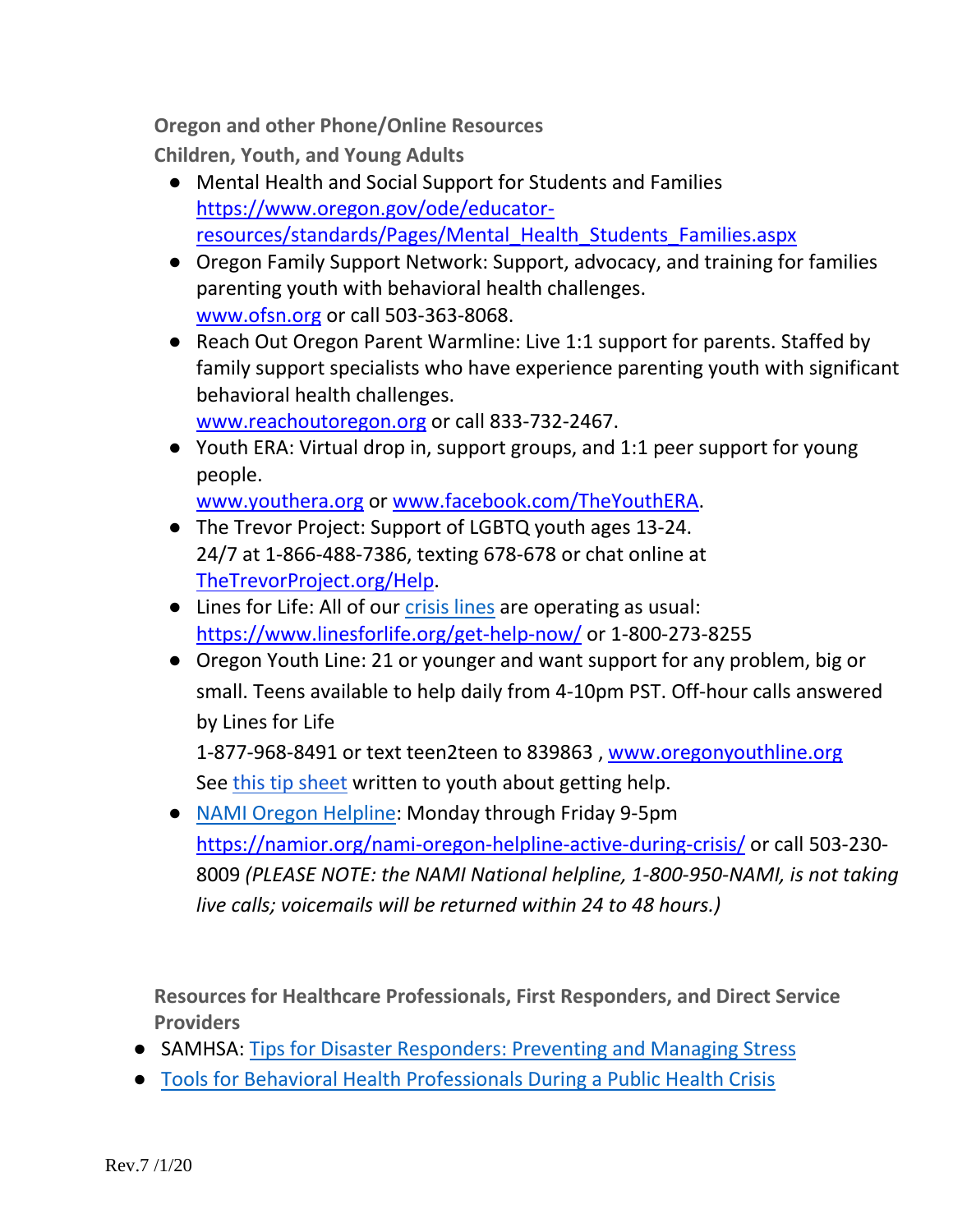- Providers Clinical Support System: 9: Stress, Relaxation, and Mindful Breathing: A [Primer](https://urldefense.proofpoint.com/v2/url?u=https-3A__pcssnow.org_education-2Dtraining_training-2Dcourses_9-2Dstress-2Drelaxation-2Dmindful-2Dbreathing-2Dprimer_&d=DwMGaQ&c=7gilq_oJKU2hnacFUWFTuYqjMQ111TRstgx6WoATdXo&r=87pDmk8FxN_alyz8CGZBdRfW-SLV0wN2jbe2r5bXGwLNDVSHaRpCJOyDrSmkUSgY&m=wxA166m4HAZ6DYC5hpJO4OFsHonhCm5S3yoagu8WyLs&s=kpKrSvb_gbwJbJzS5TnUI0ytoKuVLL9qIh_6udPBSh0&e=) (course and presentation slides)
- National Suicide Prevention Lifeline[:](https://urldefense.proofpoint.com/v2/url?u=https-3A__mcusercontent.com_7d39195cb11abdf2353c6dc11_files_a9785d7e-2D8c85-2D47bb-2D8196-2D2cdab5f08ea8_The-5FNew-5FWork-5FLife-5FBalance-5FWhen-5Fthe-5FOffice-5Fand-5FSchool-5FCome-5FHome.pdf&d=DwMGaQ&c=7gilq_oJKU2hnacFUWFTuYqjMQ111TRstgx6WoATdXo&r=87pDmk8FxN_alyz8CGZBdRfW-SLV0wN2jbe2r5bXGwLNDVSHaRpCJOyDrSmkUSgY&m=wxA166m4HAZ6DYC5hpJO4OFsHonhCm5S3yoagu8WyLs&s=wR-4tq__3sGAt5ibiqa6_N5L-vUN-0m3F02znoIL4SE&e=) The New Work/Life Balance and supporting [callers](https://urldefense.proofpoint.com/v2/url?u=https-3A__mcusercontent.com_7d39195cb11abdf2353c6dc11_files_a9785d7e-2D8c85-2D47bb-2D8196-2D2cdab5f08ea8_The-5FNew-5FWork-5FLife-5FBalance-5FWhen-5Fthe-5FOffice-5Fand-5FSchool-5FCome-5FHome.pdf&d=DwMGaQ&c=7gilq_oJKU2hnacFUWFTuYqjMQ111TRstgx6WoATdXo&r=87pDmk8FxN_alyz8CGZBdRfW-SLV0wN2jbe2r5bXGwLNDVSHaRpCJOyDrSmkUSgY&m=wxA166m4HAZ6DYC5hpJO4OFsHonhCm5S3yoagu8WyLs&s=wR-4tq__3sGAt5ibiqa6_N5L-vUN-0m3F02znoIL4SE&e=) and Support an[d](https://urldefense.proofpoint.com/v2/url?u=https-3A__mcusercontent.com_7d39195cb11abdf2353c6dc11_files_bcfd00e9-2D1ef2-2D4e18-2Db608-2Da3b5798d691b_Support-5Fand-5FResources-5Ffor-5FCrisis-5FCounselors-5FDuring-5Fthe-5FCOVID-5F19-5FCrisis.pdf&d=DwMGaQ&c=7gilq_oJKU2hnacFUWFTuYqjMQ111TRstgx6WoATdXo&r=87pDmk8FxN_alyz8CGZBdRfW-SLV0wN2jbe2r5bXGwLNDVSHaRpCJOyDrSmkUSgY&m=wxA166m4HAZ6DYC5hpJO4OFsHonhCm5S3yoagu8WyLs&s=eiiMsKwJjKFr6VysZbZJnly7QdkjH547A_4KsqJvmsg&e=) [Resources for Crisis Counselors During the COVID-19 Crisis](https://urldefense.proofpoint.com/v2/url?u=https-3A__mcusercontent.com_7d39195cb11abdf2353c6dc11_files_bcfd00e9-2D1ef2-2D4e18-2Db608-2Da3b5798d691b_Support-5Fand-5FResources-5Ffor-5FCrisis-5FCounselors-5FDuring-5Fthe-5FCOVID-5F19-5FCrisis.pdf&d=DwMGaQ&c=7gilq_oJKU2hnacFUWFTuYqjMQ111TRstgx6WoATdXo&r=87pDmk8FxN_alyz8CGZBdRfW-SLV0wN2jbe2r5bXGwLNDVSHaRpCJOyDrSmkUSgY&m=wxA166m4HAZ6DYC5hpJO4OFsHonhCm5S3yoagu8WyLs&s=eiiMsKwJjKFr6VysZbZJnly7QdkjH547A_4KsqJvmsg&e=)
- The Schwartz Center for Compassionate Healthcare[:](https://urldefense.proofpoint.com/v2/url?u=https-3A__www.theschwartzcenter.org_webinar_caring-2Dfor-2Dyourself-2Dothers-2Dduring-2Dthe-2Dcovid-2D19-2Dpandemic-2Dmanaging-2Dhealthcare-2Dworkers-2Dstress&d=DwMGaQ&c=7gilq_oJKU2hnacFUWFTuYqjMQ111TRstgx6WoATdXo&r=87pDmk8FxN_alyz8CGZBdRfW-SLV0wN2jbe2r5bXGwLNDVSHaRpCJOyDrSmkUSgY&m=wxA166m4HAZ6DYC5hpJO4OFsHonhCm5S3yoagu8WyLs&s=laQBndJYe_xpixIPkEUpAoUFyVs5KGagWy0JvzsK4dc&e=) Caring for Yourself & Others [During the COVID-19 Pandemic: Managing Healthcare Workers' Stress](https://urldefense.proofpoint.com/v2/url?u=https-3A__www.theschwartzcenter.org_webinar_caring-2Dfor-2Dyourself-2Dothers-2Dduring-2Dthe-2Dcovid-2D19-2Dpandemic-2Dmanaging-2Dhealthcare-2Dworkers-2Dstress&d=DwMGaQ&c=7gilq_oJKU2hnacFUWFTuYqjMQ111TRstgx6WoATdXo&r=87pDmk8FxN_alyz8CGZBdRfW-SLV0wN2jbe2r5bXGwLNDVSHaRpCJOyDrSmkUSgY&m=wxA166m4HAZ6DYC5hpJO4OFsHonhCm5S3yoagu8WyLs&s=laQBndJYe_xpixIPkEUpAoUFyVs5KGagWy0JvzsK4dc&e=)
- [Working Remotely During COVID-19: Your Mental Health and Wellbeing](https://urldefense.proofpoint.com/v2/url?u=http-3A__workplacementalhealth.org_Employer-2DResources_Working-2DRemotely-2DDuring-2DCOVID-2D19&d=DwMGaQ&c=7gilq_oJKU2hnacFUWFTuYqjMQ111TRstgx6WoATdXo&r=87pDmk8FxN_alyz8CGZBdRfW-SLV0wN2jbe2r5bXGwLNDVSHaRpCJOyDrSmkUSgY&m=wxA166m4HAZ6DYC5hpJO4OFsHonhCm5S3yoagu8WyLs&s=NvCRs3Q0UD7ArOquvG6KkOJ5DAGf277HO8fUSR_KjgU&e=)
- [https://www.nctsn.org/resources/parent-caregiver-guide-to-helping-families-cope](https://www.nctsn.org/resources/parent-caregiver-guide-to-helping-families-cope-with-the-coronavirus-disease-2019)[with-the-coronavirus-disease-2019](https://www.nctsn.org/resources/parent-caregiver-guide-to-helping-families-cope-with-the-coronavirus-disease-2019)
- <https://sharedsystems.dhsoha.state.or.us/DHSForms/Served/le2309b.pdf>
- <https://www.mentalhealthfirstaid.org/>

**Resources for Youth and Young Adults:**

- [Basic Rights](http://www.basicrights.org/) Oregon: Policy, education and advocacy organization.
- [Youth ERA:](https://www.youthera.org/) Statewide youth peer support organization that currently provides virtual drop-in centers, virtual one-on-one meetings, virtual group meetups and peer support on Twitch.
- [Youth Line:](https://oregonyouthline.org/) (a service of Lines for Life): A teen-to-teen crisis and helpline.
- Call: 877-968-8491, Text: teen2teen to 839863
- [Young Adult Hub Sites](https://www.oregon.gov/oha/HSD/BH-Child-Family/Pages/Youth.aspx) (Lane, Jackson, Deschutes, Multnomah, Clackamas and Washington County): Mental health programs designed to engage marginalized and disconnected young adults.
- [The Living Room \(](https://www.thelivingroomyouth.org/)Clackamas County): Local programming and resources for LGBTQ+ youth and their allies.
- [Trans\\*Ponder](https://transponder.community/) (Eugene): Provides local support, resources and education for the trans/gender diverse community and its allies.
- [Sexual & Gender Minority Youth Resource Center](http://www.smyrc.org/) (SMYRC) (Portland): Provides safe, supervised, harassment free space for sexual and gender minority youth ages 13-23.
- [Brave Space](https://www.bravespacellc.com/) (Portland): Facilitates access to expert and knowledgeable providers for transgender and non-binary children, youth, adult and their families, including Letters for Medical Care.
- [The Trevor Project:](https://www.thetrevorproject.org/) Leading national organization providing crisis intervention and suicide prevention services to LGBTQ young people under 25.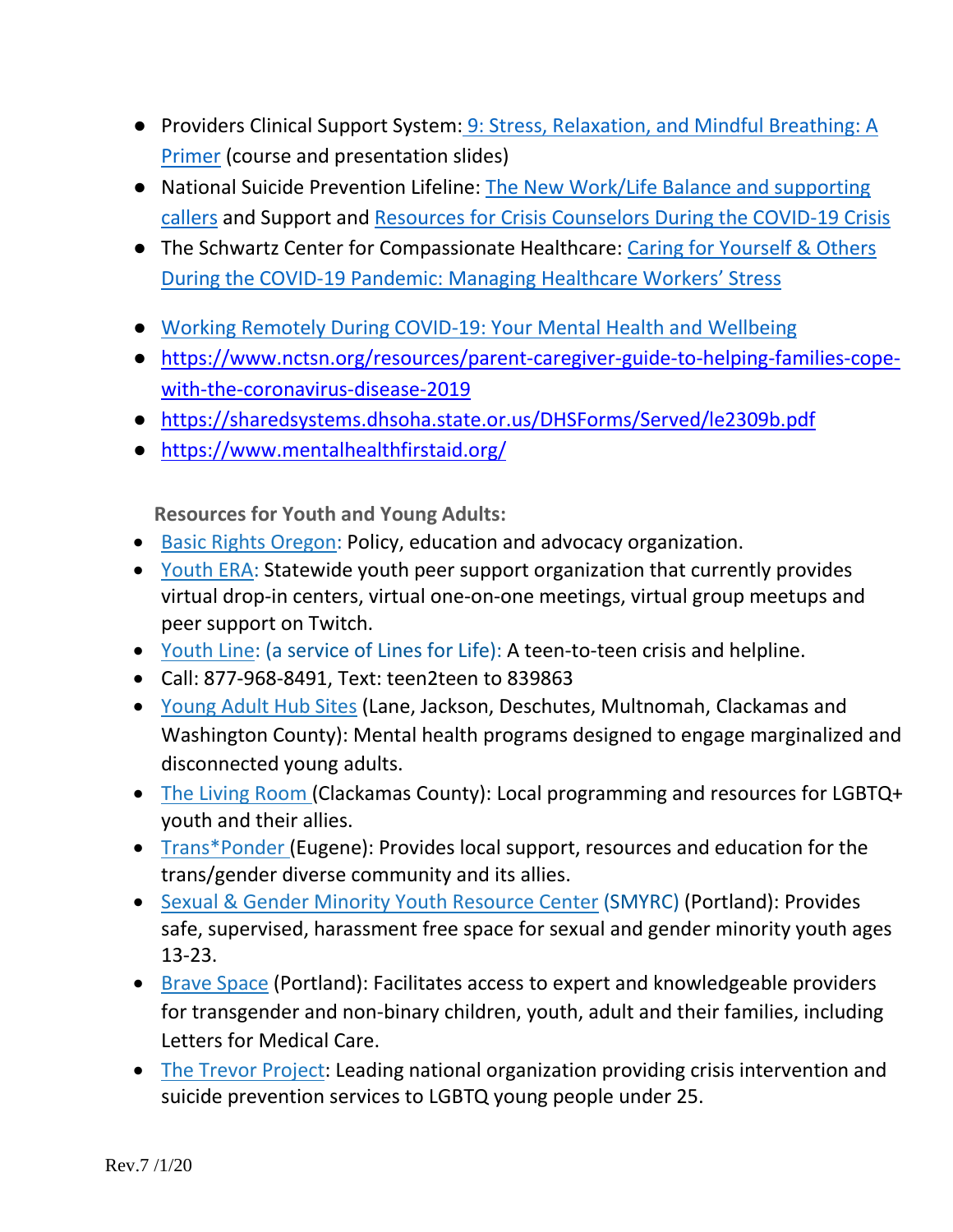- Trevor Lifeline: 1-866-488-7386
- [Trans Lifeline:](https://www.translifeline.org/) Grassroots hotline offering direct emotional and financial support to trans people in crisis- for the trans community, by the trans community.
- Trans Lifeline Hotline: 877-565-8860
- [Gender Spectrum:](https://www.genderspectrum.org/) Resources to create gender sensitive and inclusive environments for all children and teens (has parent and caregiver specific resources).
- [PFLAG](https://pflag.org/) (Parents and Friends of Lesbians and Gays): Chapter based organization for LGBTQ+ people, their parent and families and allies. Resources for families and caregivers.

**Resources for Children**

- [Helping Children Cope with Emergencies:](https://urldefense.proofpoint.com/v2/url?u=https-3A__www.cdc.gov_childrenindisasters_helping-2Dchildren-2Dcope.html&d=DwMGaQ&c=7gilq_oJKU2hnacFUWFTuYqjMQ111TRstgx6WoATdXo&r=87pDmk8FxN_alyz8CGZBdRfW-SLV0wN2jbe2r5bXGwLNDVSHaRpCJOyDrSmkUSgY&m=wxA166m4HAZ6DYC5hpJO4OFsHonhCm5S3yoagu8WyLs&s=x77DonEuPrJd_zjI-oDUBEtSWm2fEWPVWCqK9iJHw58&e=) CDC page with information, activity page for younger chil[d](https://urldefense.proofpoint.com/v2/url?u=https-3A__www.cdc.gov_cpr_readywrigley_documents_RW-5FCoping-5FAfter-5Fa-5FDisaster-5F508.pdf&d=DwMGaQ&c=7gilq_oJKU2hnacFUWFTuYqjMQ111TRstgx6WoATdXo&r=87pDmk8FxN_alyz8CGZBdRfW-SLV0wN2jbe2r5bXGwLNDVSHaRpCJOyDrSmkUSgY&m=wxA166m4HAZ6DYC5hpJO4OFsHonhCm5S3yoagu8WyLs&s=0QB9TsZ5xcoyoErh4LqBcdlRr3ekuuzJd5xGHCfoTkE&e=)ren and [Coping After a Disaster activity book](https://urldefense.proofpoint.com/v2/url?u=https-3A__www.cdc.gov_cpr_readywrigley_documents_RW-5FCoping-5FAfter-5Fa-5FDisaster-5F508.pdf&d=DwMGaQ&c=7gilq_oJKU2hnacFUWFTuYqjMQ111TRstgx6WoATdXo&r=87pDmk8FxN_alyz8CGZBdRfW-SLV0wN2jbe2r5bXGwLNDVSHaRpCJOyDrSmkUSgY&m=wxA166m4HAZ6DYC5hpJO4OFsHonhCm5S3yoagu8WyLs&s=0QB9TsZ5xcoyoErh4LqBcdlRr3ekuuzJd5xGHCfoTkE&e=) for children age 3-10.
- SAMHSA[:](https://urldefense.proofpoint.com/v2/url?u=https-3A__store.samhsa.gov_product_Talking-2DWith-2DChildren-2DTips-2Dfor-2DCaregivers-2DParents-2Dand-2DTeachers-2DDuring-2DInfectious-2DDisease-2DOutbreaks_PEP20-2D01-2D01-2D006&d=DwMGaQ&c=7gilq_oJKU2hnacFUWFTuYqjMQ111TRstgx6WoATdXo&r=87pDmk8FxN_alyz8CGZBdRfW-SLV0wN2jbe2r5bXGwLNDVSHaRpCJOyDrSmkUSgY&m=wxA166m4HAZ6DYC5hpJO4OFsHonhCm5S3yoagu8WyLs&s=UxAQj3ocZGkS2UbGIx64P7-FKSITfGcOVgTZi2_iw9E&e=) [Talking with Children: Tips for Caregivers, Parents and Teachers During](https://urldefense.proofpoint.com/v2/url?u=https-3A__store.samhsa.gov_product_Talking-2DWith-2DChildren-2DTips-2Dfor-2DCaregivers-2DParents-2Dand-2DTeachers-2DDuring-2DInfectious-2DDisease-2DOutbreaks_PEP20-2D01-2D01-2D006&d=DwMGaQ&c=7gilq_oJKU2hnacFUWFTuYqjMQ111TRstgx6WoATdXo&r=87pDmk8FxN_alyz8CGZBdRfW-SLV0wN2jbe2r5bXGwLNDVSHaRpCJOyDrSmkUSgY&m=wxA166m4HAZ6DYC5hpJO4OFsHonhCm5S3yoagu8WyLs&s=UxAQj3ocZGkS2UbGIx64P7-FKSITfGcOVgTZi2_iw9E&e=)  [Infectious Disease Outbreaks](https://urldefense.proofpoint.com/v2/url?u=https-3A__store.samhsa.gov_product_Talking-2DWith-2DChildren-2DTips-2Dfor-2DCaregivers-2DParents-2Dand-2DTeachers-2DDuring-2DInfectious-2DDisease-2DOutbreaks_PEP20-2D01-2D01-2D006&d=DwMGaQ&c=7gilq_oJKU2hnacFUWFTuYqjMQ111TRstgx6WoATdXo&r=87pDmk8FxN_alyz8CGZBdRfW-SLV0wN2jbe2r5bXGwLNDVSHaRpCJOyDrSmkUSgY&m=wxA166m4HAZ6DYC5hpJO4OFsHonhCm5S3yoagu8WyLs&s=UxAQj3ocZGkS2UbGIx64P7-FKSITfGcOVgTZi2_iw9E&e=)
- American Academy of Experts in Traumatic Stress[:](https://urldefense.proofpoint.com/v2/url?u=https-3A__www.aaets.org_helping-2Dchildren-2Dcope-2Demotionally-2Dwith-2Dcoronavirus-3Futm-5Fsource-3DWeekly-2BSpark-2B3-252F20-252F20-26utm-5Fcampaign-3DWeekly-2BSpark-2BMarch-2B20-252C-2B2020-26utm-5Fmedium-3Demail&d=DwMGaQ&c=7gilq_oJKU2hnacFUWFTuYqjMQ111TRstgx6WoATdXo&r=87pDmk8FxN_alyz8CGZBdRfW-SLV0wN2jbe2r5bXGwLNDVSHaRpCJOyDrSmkUSgY&m=wxA166m4HAZ6DYC5hpJO4OFsHonhCm5S3yoagu8WyLs&s=JezI4R-U56sLS-X2N71Fr7tp4_rf9Ql3BDc-8aoJj8M&e=) Helping Children Cop [Emotionally with the Coronavirus](https://urldefense.proofpoint.com/v2/url?u=https-3A__www.aaets.org_helping-2Dchildren-2Dcope-2Demotionally-2Dwith-2Dcoronavirus-3Futm-5Fsource-3DWeekly-2BSpark-2B3-252F20-252F20-26utm-5Fcampaign-3DWeekly-2BSpark-2BMarch-2B20-252C-2B2020-26utm-5Fmedium-3Demail&d=DwMGaQ&c=7gilq_oJKU2hnacFUWFTuYqjMQ111TRstgx6WoATdXo&r=87pDmk8FxN_alyz8CGZBdRfW-SLV0wN2jbe2r5bXGwLNDVSHaRpCJOyDrSmkUSgY&m=wxA166m4HAZ6DYC5hpJO4OFsHonhCm5S3yoagu8WyLs&s=JezI4R-U56sLS-X2N71Fr7tp4_rf9Ql3BDc-8aoJj8M&e=)
- National Association of School Psychologists and National Association of School Nurses[:](https://urldefense.proofpoint.com/v2/url?u=https-3A__higherlogicdownload.s3.amazonaws.com_NASN_3870c72d-2Dfff9-2D4ed7-2D833f-2D215de278d256_UploadedImages_PDFs_02292020-5FNASP-5FNASN-5FCOVID-2D19-5Fparent-5Fhandout.pdf&d=DwMGaQ&c=7gilq_oJKU2hnacFUWFTuYqjMQ111TRstgx6WoATdXo&r=87pDmk8FxN_alyz8CGZBdRfW-SLV0wN2jbe2r5bXGwLNDVSHaRpCJOyDrSmkUSgY&m=wxA166m4HAZ6DYC5hpJO4OFsHonhCm5S3yoagu8WyLs&s=GLWzfAToq5JxTSrE5uYbuHn_tk2bRM0mOa4p4DIJjyc&e=) [Talking to Children About COVID-19-](https://urldefense.proofpoint.com/v2/url?u=https-3A__higherlogicdownload.s3.amazonaws.com_NASN_3870c72d-2Dfff9-2D4ed7-2D833f-2D215de278d256_UploadedImages_PDFs_02292020-5FNASP-5FNASN-5FCOVID-2D19-5Fparent-5Fhandout.pdf&d=DwMGaQ&c=7gilq_oJKU2hnacFUWFTuYqjMQ111TRstgx6WoATdXo&r=87pDmk8FxN_alyz8CGZBdRfW-SLV0wN2jbe2r5bXGwLNDVSHaRpCJOyDrSmkUSgY&m=wxA166m4HAZ6DYC5hpJO4OFsHonhCm5S3yoagu8WyLs&s=GLWzfAToq5JxTSrE5uYbuHn_tk2bRM0mOa4p4DIJjyc&e=) A Parent Resources
- Child Mind Institute[:](https://urldefense.proofpoint.com/v2/url?u=https-3A__childmind.org_article_talking-2Dto-2Dkids-2Dabout-2Dthe-2Dcoronavirus_&d=DwMGaQ&c=7gilq_oJKU2hnacFUWFTuYqjMQ111TRstgx6WoATdXo&r=87pDmk8FxN_alyz8CGZBdRfW-SLV0wN2jbe2r5bXGwLNDVSHaRpCJOyDrSmkUSgY&m=wxA166m4HAZ6DYC5hpJO4OFsHonhCm5S3yoagu8WyLs&s=RFPoITIREOSyjCUqidDrSW7G0m36RhdQm-W8eSBvLeI&e=) [Talking to Kids About the Coronavirus](https://urldefense.proofpoint.com/v2/url?u=https-3A__childmind.org_article_talking-2Dto-2Dkids-2Dabout-2Dthe-2Dcoronavirus_&d=DwMGaQ&c=7gilq_oJKU2hnacFUWFTuYqjMQ111TRstgx6WoATdXo&r=87pDmk8FxN_alyz8CGZBdRfW-SLV0wN2jbe2r5bXGwLNDVSHaRpCJOyDrSmkUSgY&m=wxA166m4HAZ6DYC5hpJO4OFsHonhCm5S3yoagu8WyLs&s=RFPoITIREOSyjCUqidDrSW7G0m36RhdQm-W8eSBvLeI&e=)

**Access to Technology**

- Most major mobile phone carriers have signed on to the Keep Americans Connected Pledge and will:
	- Not terminate the service of any wireless, home phone or broadband residential or small business customer because of their inability to pay their bill due to disruptions caused by the coronavirus pandemic.
	- Waive any late payment fees that any wireless, home phone or broadband residential or small business customer may incur because of economic hardship related to the coronavirus pandemic.
- Please check with your cell phone provider for specifics.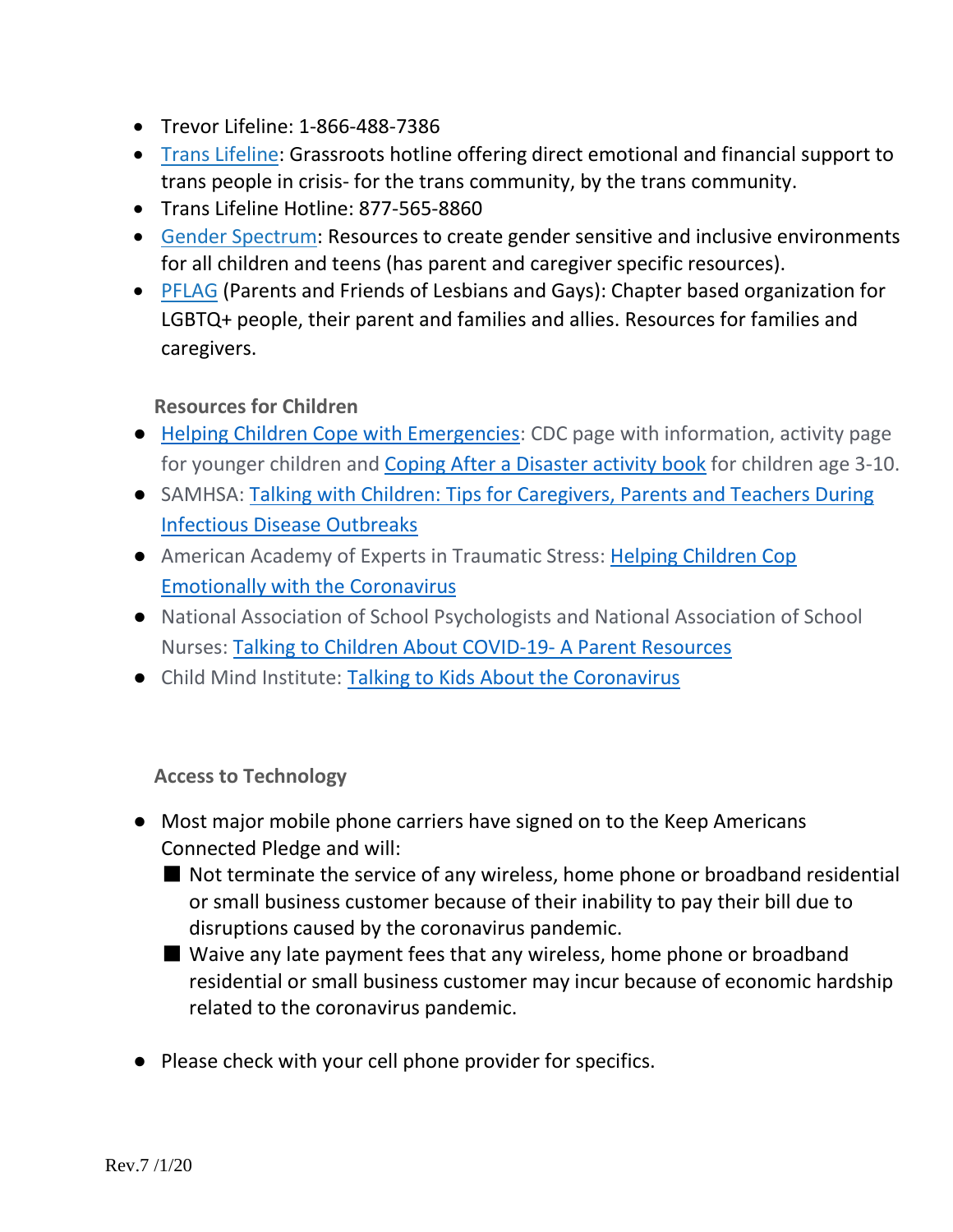- **AT&T** [AT&T's response regarding the COVID-19 pandemic](https://about.att.com/pages/COVID-19.html) ■ Cricket Wireless [Cricket's response regarding the COVID-19 pandemic](https://www.cricketwireless.com/support/fraud-and-safety/covid-19.html) ■ Sprint [Sprint's response regarding the COVID-19 pandemic](https://newsroom.sprint.com/covid-19-updates-sprint-responds.htm?INTCID=HPB:ALL:ALL:COVID19:NWS) ■ **T-Mobile** [T-Mobile's response regarding the COVID-19 pandemic](https://www.t-mobile.com/brand/ongoing-updates-covid-19) ■ **Verizon** [Verizon's response regarding the COVID-19 pandemic](https://www.verizon.com/about/news/our-response-coronavirus) ■ **Comcast** [Comcast Internet Essentials program expanded](https://www.portlandoregon.gov/oct/article/709742)
- [EveryoneOn.org's](https://www.everyoneon.org/) offer locator tool is up to date on all new internet service provider commitments in light of demands from the outbreak. Anyone can visi[t](https://www.everyoneon.org/) [EveryoneOn.org](https://www.everyoneon.org/) and click on the red banner at the top to search for offers exclusive to their area. The algorithm eliminates having to determine if a particular provider is in a given market. All that is needed to find low-cost internet offers is a zip code and responses to eligibility questions to further narrow down active offers.

#### **Resources for Parents**

● National Alliance for Mentally Ill (NAMI) - Multnomah's Parent Support Group is now available online! Open to any parents or caregivers of children/adolescents with mental health and behavioral barriers. Join us: Wednesdays, 4:00 PM- 5:30 PM Please contact Dana at 503-501-2367 with questions and to register.

**Training Opportunities** 

- iLearn Courses from Oregon Health Authority Get iLearnOregon support for non-state employee accounts <https://www.oregon.gov/DAS/HR/Pages/iLearnOregon.aspx>
	- Module 1: What Is Trauma Informed Care? [https://ilearn.oregon.gov/CurriculumDetails.aspx?id=C00E4F1E1D5C4666B9](https://ilearn.oregon.gov/CurriculumDetails.aspx?id=C00E4F1E1D5C4666B92D55B5844780A6) [2D55B5844780A6](https://ilearn.oregon.gov/CurriculumDetails.aspx?id=C00E4F1E1D5C4666B92D55B5844780A6)
	- Module 2: Why is Trauma Informed Care Important? [https://ilearn.oregon.gov/CurriculumDetails.aspx?id=6B7F047CB2554EA2B7](https://ilearn.oregon.gov/CurriculumDetails.aspx?id=6B7F047CB2554EA2B75C34FBD0B3DDFB) [5C34FBD0B3DDFB](https://ilearn.oregon.gov/CurriculumDetails.aspx?id=6B7F047CB2554EA2B75C34FBD0B3DDFB)